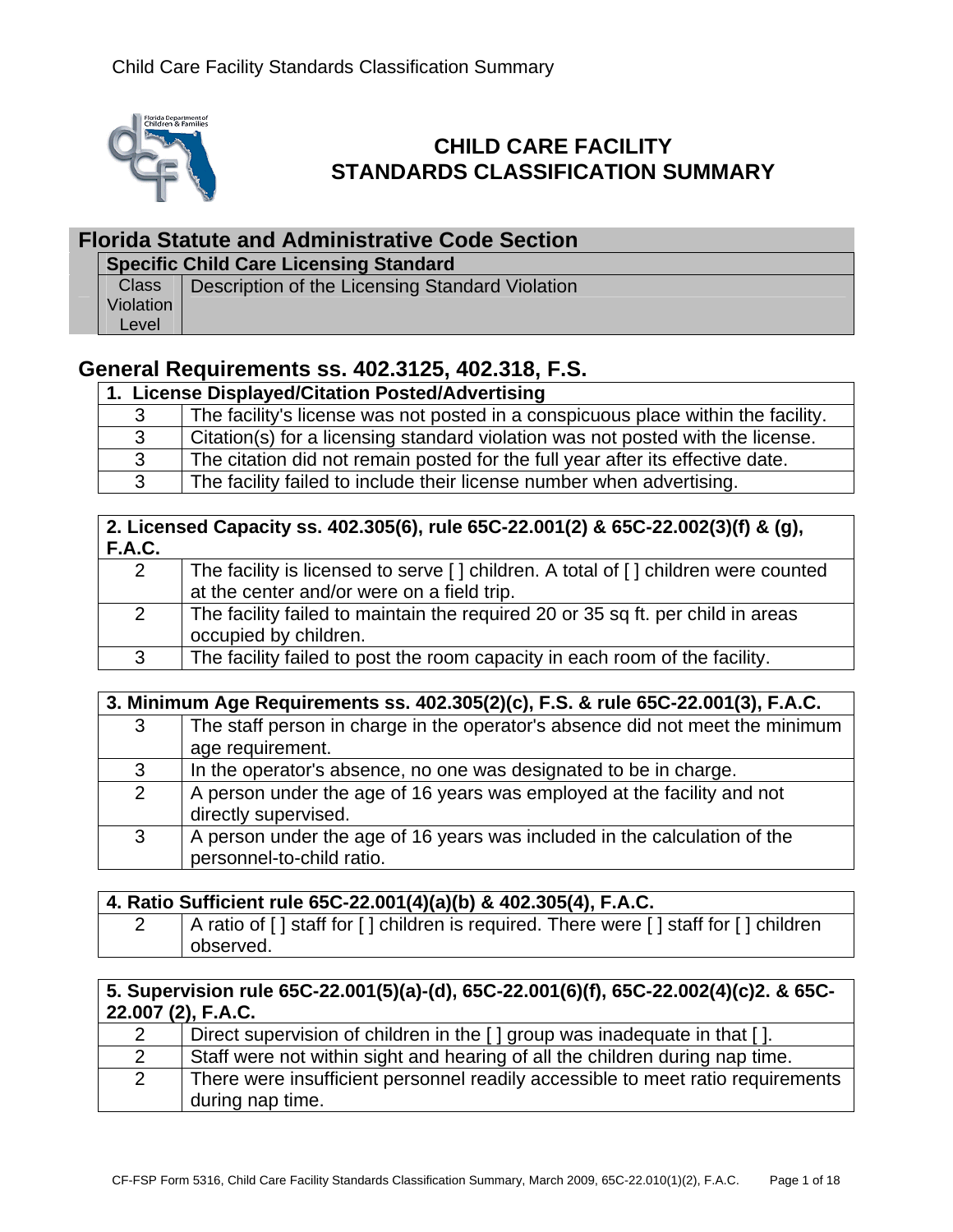| $\overline{2}$ | Children in the outdoor play area were not adequately supervised in that [].          |
|----------------|---------------------------------------------------------------------------------------|
|                | A child was unknowingly left behind in a vehicle, at the facility or on a field trip. |
| 1              | A child was not adequately supervised and left the facility premises without the      |
|                | knowledge or awareness of staff.                                                      |
| 2              | In addition to the staff required to meet staff-to-child ratios, an additional adult  |
|                | was not present during a field trip.                                                  |
| 1              | The operator, employee or substitute was observed supervising children while          |
|                | under the influence of narcotics, alcohol or other drugs that impair the              |
|                | individual's ability to provide safe child care.                                      |
| 1              | The facility provided a water activity using a swimming pool that exceeds three       |
|                | feet in depth or a beach or lake area and did not have a person with a certified      |
|                | lifeguard certification or equivalent present.                                        |
| $\overline{2}$ | The individual(s) responsible for children on a field trip did not have a             |
|                | telephone or other means of instant communication available.                          |
| $\overline{2}$ | During evening child care hours, staff did not stay awake at all times.               |
| $\mathbf{1}$   | An unscreened individual was left alone to supervise children in care.                |
| 1              | One or more children were not adequately supervised in that [], which posed           |
|                | an imminent threat to a child, or could or did result in death or serious harm to     |
|                | the health, safety or well-being of a child.                                          |
| 2              | One or more children were not adequately supervised in that [ ], which was            |
|                | anticipated as posing a threat to the health, safety or well-being of a child, but    |
|                | the threat was not imminent.                                                          |

#### **6. Driver's License, Physician Certification & First Aid/CPR Training rule 65C-22.001(6)(a), 65C-22.002(6)(a)1., 65C-22.006(4)(g), F.A.C.**

| 3              | The facility's driver did not have documentation of a valid Florida driver's        |
|----------------|-------------------------------------------------------------------------------------|
|                | license.                                                                            |
| 2              | The facility's driver did not have a valid Florida driver's license.                |
| 3 <sup>1</sup> | The personnel record did not include a copy of the driver's physician               |
|                | certification which grants medical approval to operate a vehicle.                   |
| 3              | The facility's driver did not have documentation of course completion for first     |
|                | aid and/or infant and child CPR.                                                    |
| 2              | The facility's driver did not have a certificate of course completion for first aid |
|                | and/or infant and child CPR.                                                        |
| $\mathcal{P}$  | The facility's driver did not have the appropriate driver's license endorsement.    |
| $\overline{2}$ | The facility failed to obtain the proper documentation for driver's endorsement.    |
|                |                                                                                     |

| 7. Vehicle Insurance and Inspection rule 65C-22.001(6)(b)(c) & 402.305(10), F.A.C. |                                                                                |
|------------------------------------------------------------------------------------|--------------------------------------------------------------------------------|
| 3                                                                                  | The operator did not have documentation of current insurance coverage for the  |
|                                                                                    | vehicle used to transport children in care.                                    |
| 2                                                                                  | The operator did not have the required insurance coverage on all vehicles used |
|                                                                                    | to transport children in care.                                                 |
| 3                                                                                  | The facility did not have documentation of an annual vehicle inspection for a  |
|                                                                                    | vehicle used to transport children in care.                                    |

## **8. Seat Belts/Child Restraints rule 65C-22.001(6)(d)(e), F.A.C.**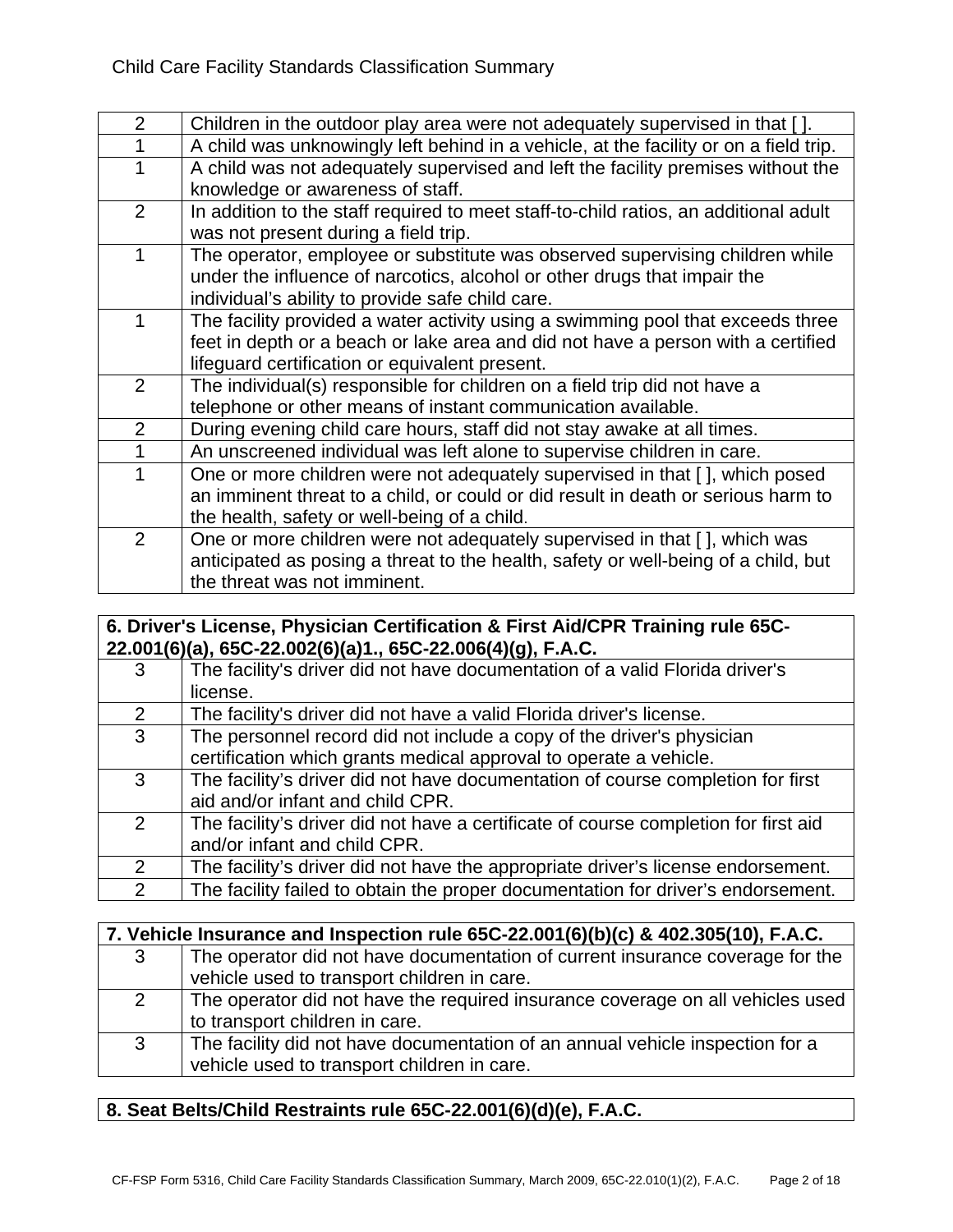| The vehicle had seat belts and/or safety restraints for [] children and []  |
|-----------------------------------------------------------------------------|
| children were transported at one time.                                      |
| The facility's use of seat belts was not age appropriate for children being |
| transported who required safety restraints.                                 |
| The number of children transported exceeded the manufacturer's designated   |
| seating capacity.                                                           |

|   | 9. Transportation rule 65C-22.001(6)(f),(g), F.A.C.                                                                                                                                                        |  |
|---|------------------------------------------------------------------------------------------------------------------------------------------------------------------------------------------------------------|--|
| 2 | The facility did not have evidence that a log was maintained for all children<br>transported.                                                                                                              |  |
| 3 | The facility's transportation log was not retained for a minimum of four months.                                                                                                                           |  |
| 3 | The facility's log for children transported did not include the following required<br>elements: [ ].                                                                                                       |  |
| 2 | Upon arrival at the destination, it was determined that the driver of the vehicle<br>failed to mark each child off the log as children departed the vehicle.                                               |  |
| 2 | The driver of the vehicle failed to drop the child off at the appropriate location.                                                                                                                        |  |
| 1 | The driver of the vehicle failed to drop the child off at the appropriate location<br>resulting in serious harm to the health, safety or well-being of a child.                                            |  |
| 2 | Upon arrival at the destination, the driver of the vehicle and second adult failed<br>to conduct a physical inspection and visual sweep of the vehicle to ensure that<br>no child was left in the vehicle. |  |
| 1 | A child was left unattended in the vehicle without staff awareness when<br>returning from a field trip.                                                                                                    |  |
| 2 | The required staff-to-child ratios were not maintained when transporting<br>children.                                                                                                                      |  |
| 3 | Contact information for children being transported was not maintained in<br>vehicles.                                                                                                                      |  |
| 2 | Emergency care plans, supplies, and/or medication was not available for<br>children being transported with chronic medical conditions.                                                                     |  |

| 10. Planned Activities rule 65C-22.001(7)(a), F.A.C. |                                                                                                                                                 |
|------------------------------------------------------|-------------------------------------------------------------------------------------------------------------------------------------------------|
| 3                                                    | The facility's written plan of scheduled activities was not written.                                                                            |
| 3                                                    | The facility's written plan of scheduled activities was not followed.                                                                           |
| 3                                                    | The facility's plan of scheduled activities was not posted in a place accessible<br>to the custodial parents or legal guardians.                |
| 3                                                    | The written plan of activities did not promote the emotional, social, intellectual<br>and physical growth of the children in care.              |
| 3                                                    | The facility's plan of activities did not include outdoor play.                                                                                 |
| 3                                                    | The written plan of activities did not include meals, snacks, or nap times,<br>appropriate for the ages and the times the children are in care. |
| 3                                                    | The written plan of activities did not include quiet and active play, both indoors<br>and outdoors.                                             |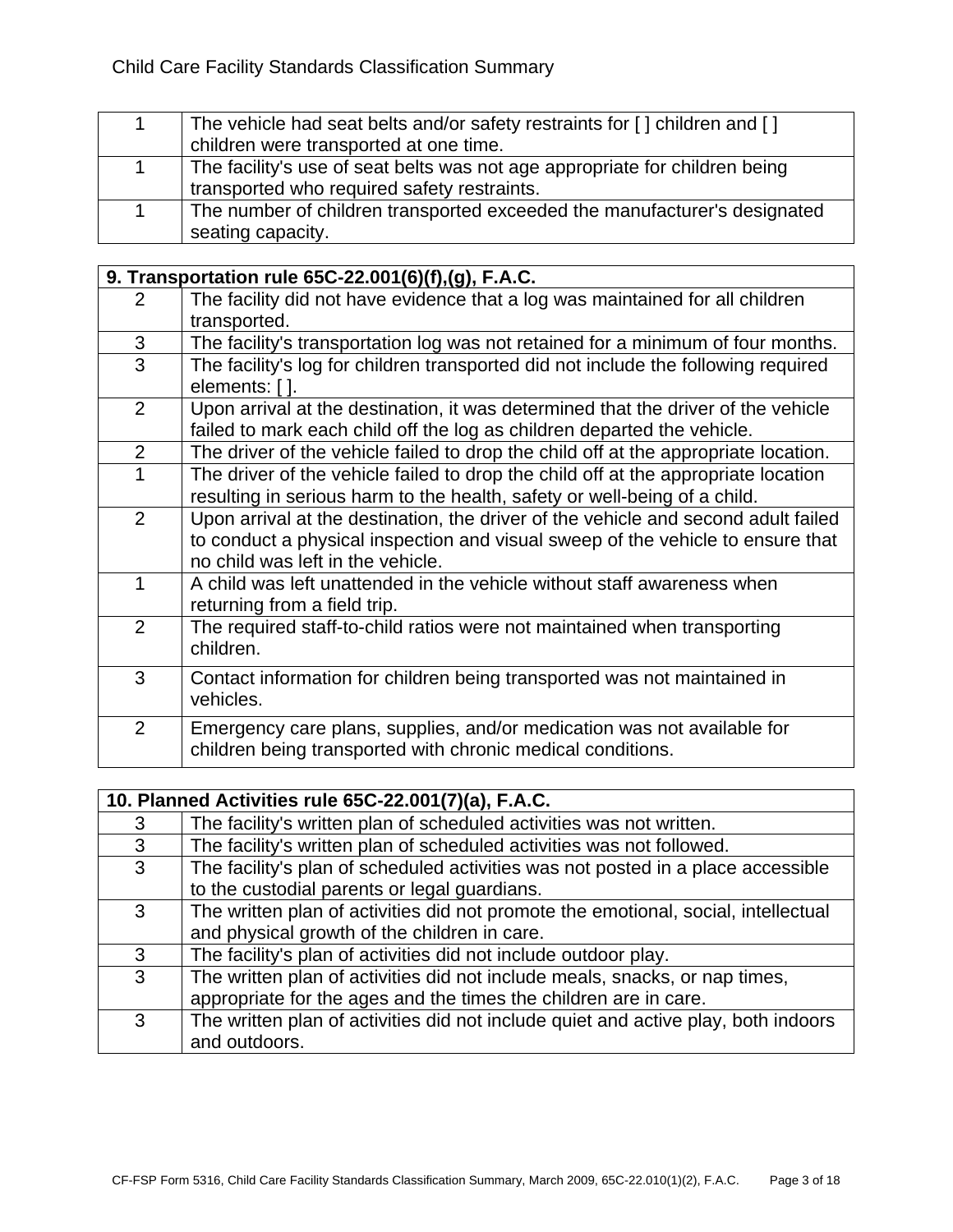|   | 11. Field Trip Permission rule 65C-22.001(7)(b), & 65C-22.001(6), F.A.C.            |
|---|-------------------------------------------------------------------------------------|
| 3 | The facility failed to post, in a conspicuous location, the date, time and location |
|   | of a planned field trip at least two working days prior to the trip.                |
| 3 | The custodial parents or legal guardian were not provided advanced notice of a      |
|   | planned field trip.                                                                 |
| 3 | The facility did not secure written permission either in the form of a general      |
|   | permission or an individual permission slip prior to each field trip activity from  |
|   | the custodial parent or legal guardian.                                             |
| 3 | Documentation of custodial parent or legal guardian's permission for field trips    |
|   | was not on file for the child(ren).                                                 |
| 3 | The facility failed to retain documentation of parental field trip permission for a |
|   | minimum of four months from the date of each field trip.                            |
| 3 | The facility operator/staff did not have emergency contact information for the      |
|   | children on the field trip.                                                         |
| 3 | The facility operator/staff failed to have emergency medical consent forms for      |
|   | the children on the field trip.                                                     |

|               | 12. Child Discipline rule 65C-22.001(8)(a)(b), F.A.C. & 402.305(12), F.S.         |  |
|---------------|-----------------------------------------------------------------------------------|--|
| 3             | The custodial parents or legal guardian were not provided written notification of |  |
|               | the facility's disciplinary policy.                                               |  |
| 2             | A staff member did not comply with the facility's written discipline policy.      |  |
| 1             | A method of discipline was used at the facility that was severe, humiliating or   |  |
|               | frightening to children in that [].                                               |  |
| $\mathcal{P}$ | The facility's discipline practices included the use of spanking or other form of |  |
|               | physical punishment.                                                              |  |
| 3             | Not all methods of discipline included in the facility's written policy are       |  |
|               | permitted because they are neither age appropriate nor constructive.              |  |
| 1             | A form of discipline used by staff was associated with food, rest and/or          |  |
|               | toileting.                                                                        |  |

## **13. Discipline Policy rule 65C-22.001(8)(c), F.A.C.**

| A copy of the discipline policy was not available for review by the licensing |
|-------------------------------------------------------------------------------|
| authority.                                                                    |

# **Physical Environment 65C-22.002, F.A.C.**

| 14. Facility Environment rule 65C-22.002(1)(a)(b) & (7)(e)(f), F.A.C. |                                                                                   |
|-----------------------------------------------------------------------|-----------------------------------------------------------------------------------|
| 3                                                                     | Areas of the facility were found to be in need of cleaning.                       |
| 3                                                                     | There was evidence of rodent or vermin infestation observed.                      |
| 3                                                                     | An area(s) of the facility was observed to not be in good repair.                 |
| 2                                                                     | An area of the facility was observed to be a serious health hazard to children in |
|                                                                       | care.                                                                             |
| 2                                                                     | An area of the facility was observed to be a serious safety hazard to children in |
|                                                                       | care.                                                                             |
| 3                                                                     | A safety deficiency having a low potential for harm to the children in care was   |
|                                                                       | observed.                                                                         |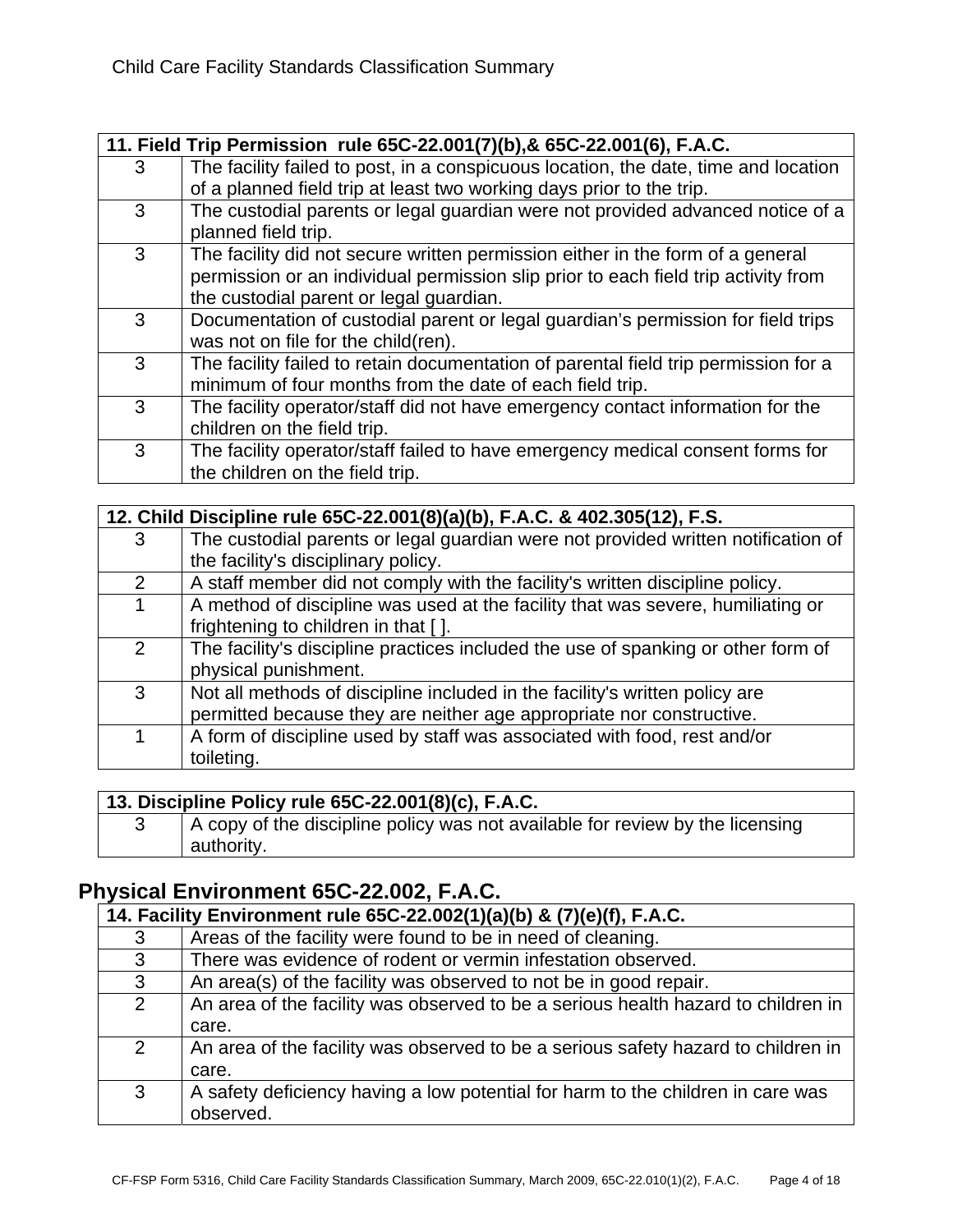| 3             | A health deficiency having a low potential for harm to the children in care was<br>observed. |
|---------------|----------------------------------------------------------------------------------------------|
|               |                                                                                              |
| 2             | During the facility's operating hours, an activity occurred which endangered the             |
|               | health and/or safety of children in care.                                                    |
| 3             | The facility operator did not have current immunization records for the pet                  |
|               | observed. Immunizations are available for this type of animal.                               |
| 3             | The facility operator did not have documentation that custodial parents or                   |
|               | guardian are given written notification of animals on the premises.                          |
| $\mathcal{P}$ | Furnishings, equipment or plumbing were not clean and maintained in good                     |
|               | repair, which pose a threat to the health, safety or well-being of the children in           |
|               | care.                                                                                        |
| $\mathcal{P}$ | Fire hazard, such as, [ ], was observed in the facility.                                     |

#### **15. Toxic Substances and Hazardous Materials rule 65C-22.002(1)(d)(f)(g) and (i), F.A.C.**

| 2<br>A toxic substance was accessible to children.<br>A hazardous material was accessible to children.<br>2<br>2<br>A flammable product was accessible to children.<br>A cleaning supply was accessible to children.<br>$\mathcal{P}$<br>2<br>Smoking was observed in the facility, outdoor area, during a field trip or in a<br>vehicle used to transport children, while children were in care.<br>There was evidence that smoking occurred while children were in care in the<br>3<br>facility, outdoor area, during a field trip or in a vehicle used to transport<br>children, while children were in care<br>A firearm or weapon was observed on the premises.<br>The facility operator failed to provide notification to custodial parents and/or<br>3<br>legal guardians that smoking is prohibited on the premises of the child care | . |           |
|-----------------------------------------------------------------------------------------------------------------------------------------------------------------------------------------------------------------------------------------------------------------------------------------------------------------------------------------------------------------------------------------------------------------------------------------------------------------------------------------------------------------------------------------------------------------------------------------------------------------------------------------------------------------------------------------------------------------------------------------------------------------------------------------------------------------------------------------------|---|-----------|
|                                                                                                                                                                                                                                                                                                                                                                                                                                                                                                                                                                                                                                                                                                                                                                                                                                               |   |           |
|                                                                                                                                                                                                                                                                                                                                                                                                                                                                                                                                                                                                                                                                                                                                                                                                                                               |   |           |
|                                                                                                                                                                                                                                                                                                                                                                                                                                                                                                                                                                                                                                                                                                                                                                                                                                               |   |           |
|                                                                                                                                                                                                                                                                                                                                                                                                                                                                                                                                                                                                                                                                                                                                                                                                                                               |   |           |
|                                                                                                                                                                                                                                                                                                                                                                                                                                                                                                                                                                                                                                                                                                                                                                                                                                               |   |           |
|                                                                                                                                                                                                                                                                                                                                                                                                                                                                                                                                                                                                                                                                                                                                                                                                                                               |   |           |
|                                                                                                                                                                                                                                                                                                                                                                                                                                                                                                                                                                                                                                                                                                                                                                                                                                               |   |           |
|                                                                                                                                                                                                                                                                                                                                                                                                                                                                                                                                                                                                                                                                                                                                                                                                                                               |   |           |
|                                                                                                                                                                                                                                                                                                                                                                                                                                                                                                                                                                                                                                                                                                                                                                                                                                               |   |           |
|                                                                                                                                                                                                                                                                                                                                                                                                                                                                                                                                                                                                                                                                                                                                                                                                                                               |   |           |
|                                                                                                                                                                                                                                                                                                                                                                                                                                                                                                                                                                                                                                                                                                                                                                                                                                               |   |           |
|                                                                                                                                                                                                                                                                                                                                                                                                                                                                                                                                                                                                                                                                                                                                                                                                                                               |   |           |
|                                                                                                                                                                                                                                                                                                                                                                                                                                                                                                                                                                                                                                                                                                                                                                                                                                               |   | facility. |

|   | 16. Supplies Labeled/Stored rule 65C-22.002(1)(f), F.A.C.                                                                                                                   |  |
|---|-----------------------------------------------------------------------------------------------------------------------------------------------------------------------------|--|
| 2 | A potentially harmful item, [ ], was not labeled as required.                                                                                                               |  |
| 3 | The facility's storage of harmful items including cleaning supplies, flammable<br>products, poisonous, toxic and hazardous materials allowed access by children<br>in care. |  |
| 2 | Harmful items including cleaning supplies, flammable products, poisonous,<br>toxic, and hazardous materials were accessible to children in care.                            |  |
| 2 | The storage of potentially harmful items such as knives and/or sharp tools<br>allowed access by children in care.                                                           |  |
| 2 | Knives and/or sharp tools were accessible to children in care.                                                                                                              |  |

|   | 17. Lighting rule 65C-22.002(2)(a)(b) and (c), F.A.C.                                               |  |
|---|-----------------------------------------------------------------------------------------------------|--|
| 3 | All rooms did not have sufficient lighting equivalent to 20 foot candles at three                   |  |
|   | feet from the floor.                                                                                |  |
| 3 | Lighting was insufficient to visually observe and supervise children, including<br>during nap time. |  |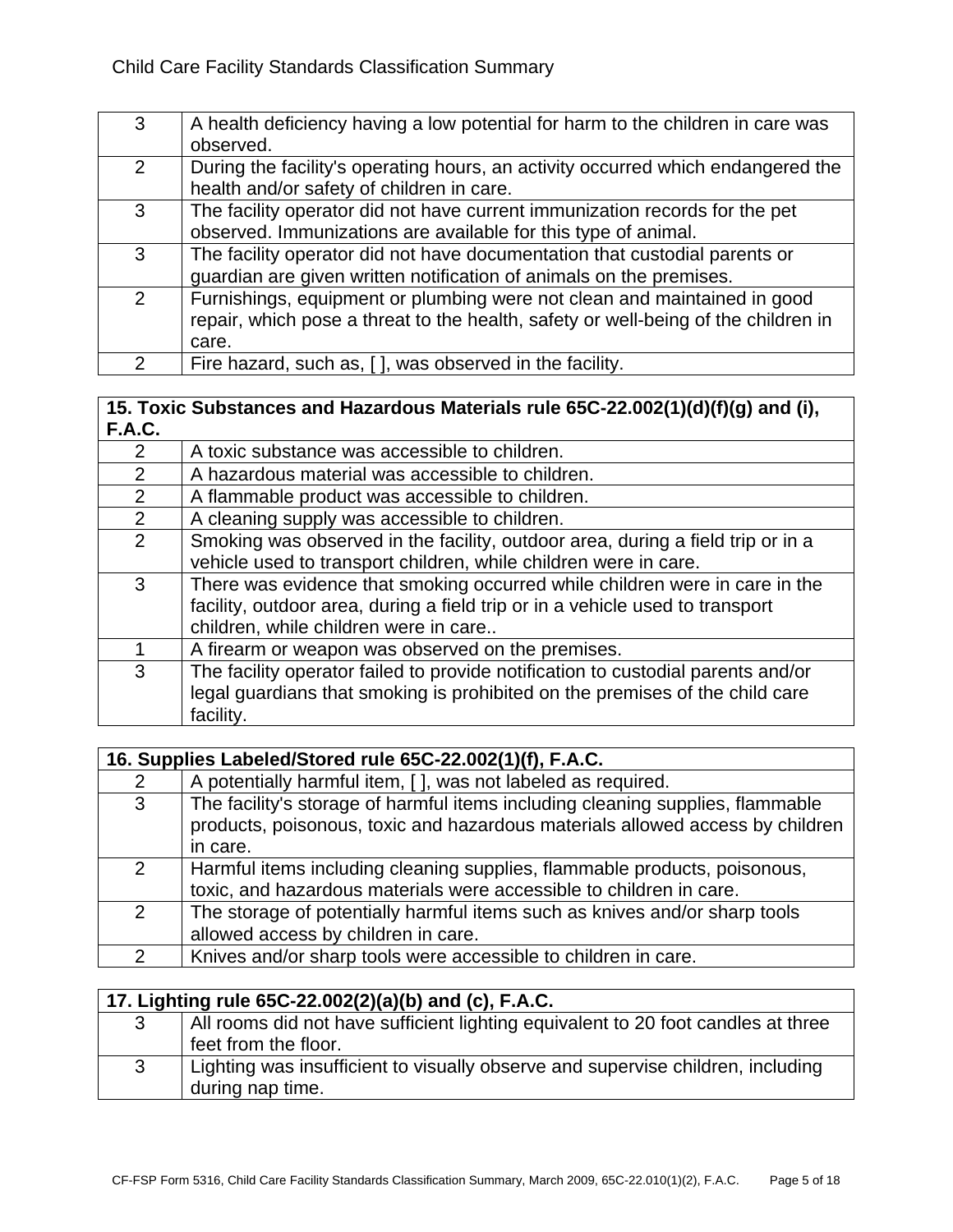| All reading, painting and other close work areas did not have lighting equivalent |
|-----------------------------------------------------------------------------------|
| to 50 foot candles.                                                               |

| 18. Temperature and Ventilation rule 65C-22.002(2)(d) and (e), F.A.C. |                                                                              |
|-----------------------------------------------------------------------|------------------------------------------------------------------------------|
| 3                                                                     | The facility failed to maintain a temperature between 65 degrees and 82      |
|                                                                       | degrees Fahrenheit at all times.                                             |
| 3                                                                     | All rooms in the facility were not adequately ventilated.                    |
| 3                                                                     | Cleaning (other than general clean-up activities) of a room took place while |
|                                                                       | children were present in the room.                                           |

#### **19. Indoor Floor Space ss. 402.305(6)F.S., rule 65C-22.002(3)(a)-(e) and (g), & rule 65C-22.007(3)(a), F.A.C**

| 2             | The facility that held a valid license on October 1, 1992, did not have 20 square<br>feet of usable floor space per child for the number of children observed in care.<br>The facility had a capacity of [ ] based on 20 square feet per child, and [ ]<br>children were observed in care. |
|---------------|--------------------------------------------------------------------------------------------------------------------------------------------------------------------------------------------------------------------------------------------------------------------------------------------|
| 2             | The facility did not have 35 square feet of usable floor space per child for the<br>number of children observed in care. The facility had a capacity of [] based on<br>35 square feet and [] children were observed in care.                                                               |
| 3             | The facility did not provide open indoor play space for infants outside of cribs<br>and playpens.                                                                                                                                                                                          |
| 3             | For centers that only provide evening child care, outdoor play space is not a<br>requirement; however, the facility had no designated indoor space that<br>promotes the development of gross motor skills.                                                                                 |
| 3             | The facility failed to maintain square foot per child during a non-routine special<br>event in a common or multi-purpose area in accordance with the local fire<br>authority.                                                                                                              |
| $\mathcal{P}$ | The facility did not have the required usable floor space available per child in<br>the [] room/area.                                                                                                                                                                                      |

## **20. Outdoor Area/Square Footage ss. 402.305(6), F.S. & rule 65C-22.002(4)(a)(b), F.A.C,**

| The facility's outdoor space calculated at 45 square feet per child allows []<br>children to use the space at one time and $\lceil$ children were observed using the |
|----------------------------------------------------------------------------------------------------------------------------------------------------------------------|
| space.                                                                                                                                                               |

| 21. Outdoor Play Area rule 65C-22.002(4)(c) and (h), F.A.C, |                                                                                                                                                               |
|-------------------------------------------------------------|---------------------------------------------------------------------------------------------------------------------------------------------------------------|
| 3                                                           | The facility's outdoor play area contained debris.                                                                                                            |
| $\mathbf{3}$                                                | The outdoor play area was not clean, free from litter, nails, glass or other<br>hazards.                                                                      |
| 2                                                           | The facility's outdoor play area was observed to pose a threat to the health,<br>safety or well-being of the children due to the presence of hazardous items. |
| 3                                                           | The facility did not provide shade on the playground.                                                                                                         |
| 3                                                           | The facility did not provide opportunities for outdoor time each day (weather<br>permitting) for infants in care.                                             |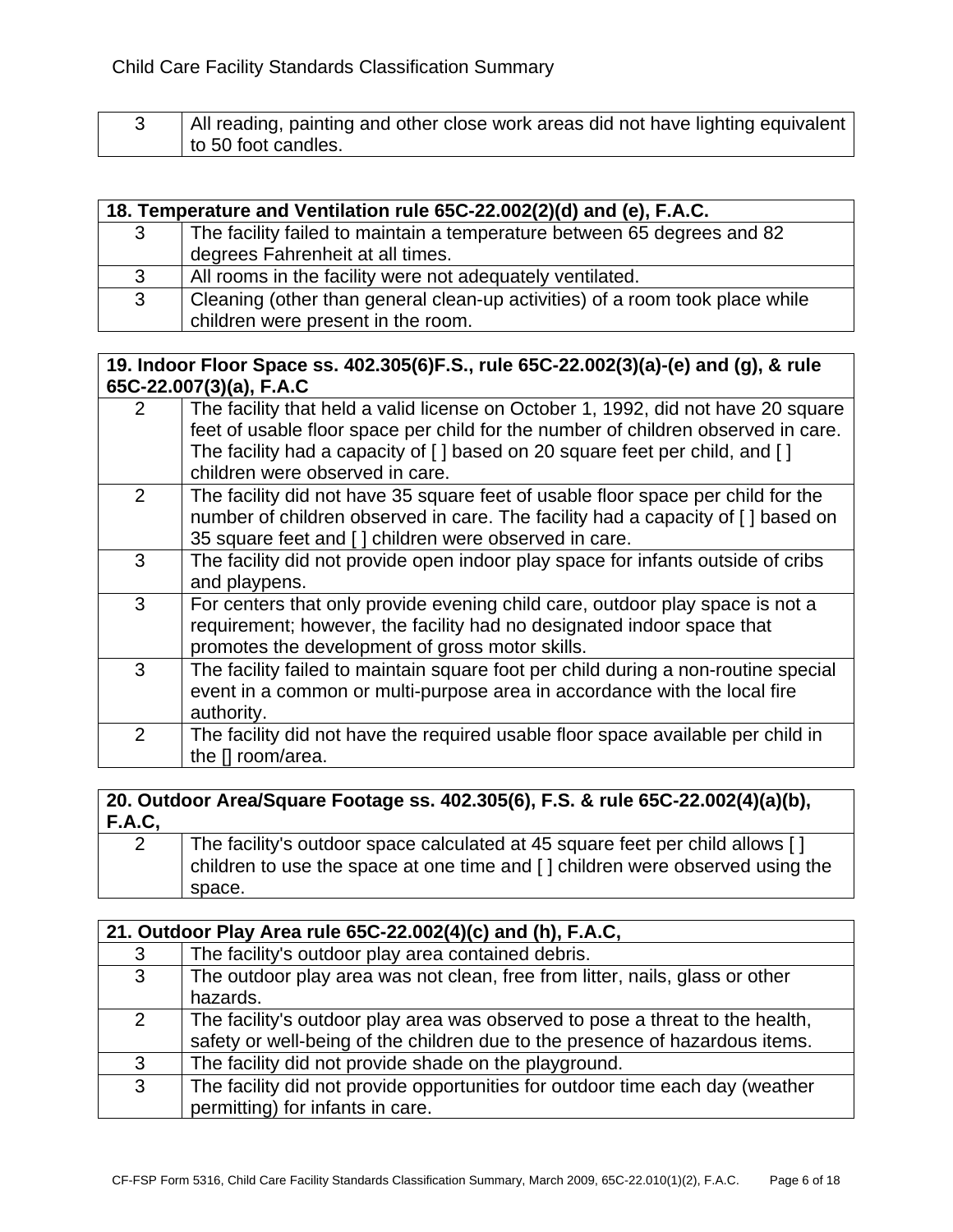|               | 22. Fencing rule 65C-22.002(4)(d)(e), F.A.C,,                                     |  |
|---------------|-----------------------------------------------------------------------------------|--|
| $\mathcal{P}$ | The facility's outdoor play area was not fenced to prevent children's access to a |  |
|               | water hazard.                                                                     |  |
| 1             | The facility's outdoor play area was not fenced to prevent children's access to a |  |
|               | water hazard.                                                                     |  |
| 2             | The facility's outdoor play space was not enclosed with fencing or walls a        |  |
|               | minimum of 4 feet in height.                                                      |  |
| 2             | The facility's fencing walls or gate area had gaps that could allow children to   |  |
|               | exit the outdoor play area.                                                       |  |
| 3             | The base of the fence in the outdoor play area was not at ground level and        |  |
|               | could allow access by children or animals or allow children to exit the play      |  |
|               | area.                                                                             |  |
| 3             | The fence in the outdoor play area had a dirt buildup at the base, causing the    |  |
|               | fence to be less than the minimum 4 feet in height and could allow children to    |  |
|               | exit the play area.                                                               |  |

### **23. Individual Bedding rule 65C-22.002(5)(a)(c), 65C-22.002(8)(c) & rule 65C-22.008(3)(g), F.A.C,,**

| 3              | The bedding available for children in care was inadequate in that [].               |
|----------------|-------------------------------------------------------------------------------------|
| $\overline{2}$ | The bedding available was not safe and poses a threat to the health, safety or      |
|                | well-being of a child in care.                                                      |
| 3              | The bedding available for children in care was not cleaned and/or sanitized or      |
|                | disinfected.                                                                        |
| $\overline{2}$ | The bedding available was not sanitary and poses a threat to the health, safety     |
|                | or well-being of a child in care.                                                   |
| 3              | A cot, bed, crib, mattress, playpen or floor mat was not available for all children |
|                | who napped or slept                                                                 |
| 3              | The facility made use of double or multi-deck cribs, cots or beds for children      |
|                | younger than one year old.                                                          |
| 3              | The floor mats available for children were not at least one inch thick.             |
| 3              | The facility had no designated area for school-age children choosing to rest.       |
| 3              | The facility had no designated area where or each child can sit quietly or lie      |
|                | down to rest or nap.                                                                |
| 3              | The floor mats available for children in care were not covered with an              |
|                | impermeable surface.                                                                |

|   | 24. Bedding and Linens rule 65C-22.002(8)(c), F.A.C.                                         |  |
|---|----------------------------------------------------------------------------------------------|--|
| 3 | The facility had no system in place for laundering linens weekly or more often<br>as needed. |  |
| 3 | Linens, if used by more than one child, were not laundered between usage.                    |  |
| 3 | The facility's storage of linens was not sanitary.                                           |  |
| 3 | Linens were not provided for sleeping children.                                              |  |
| 3 | Pillows and blankets were not available for sleeping children.                               |  |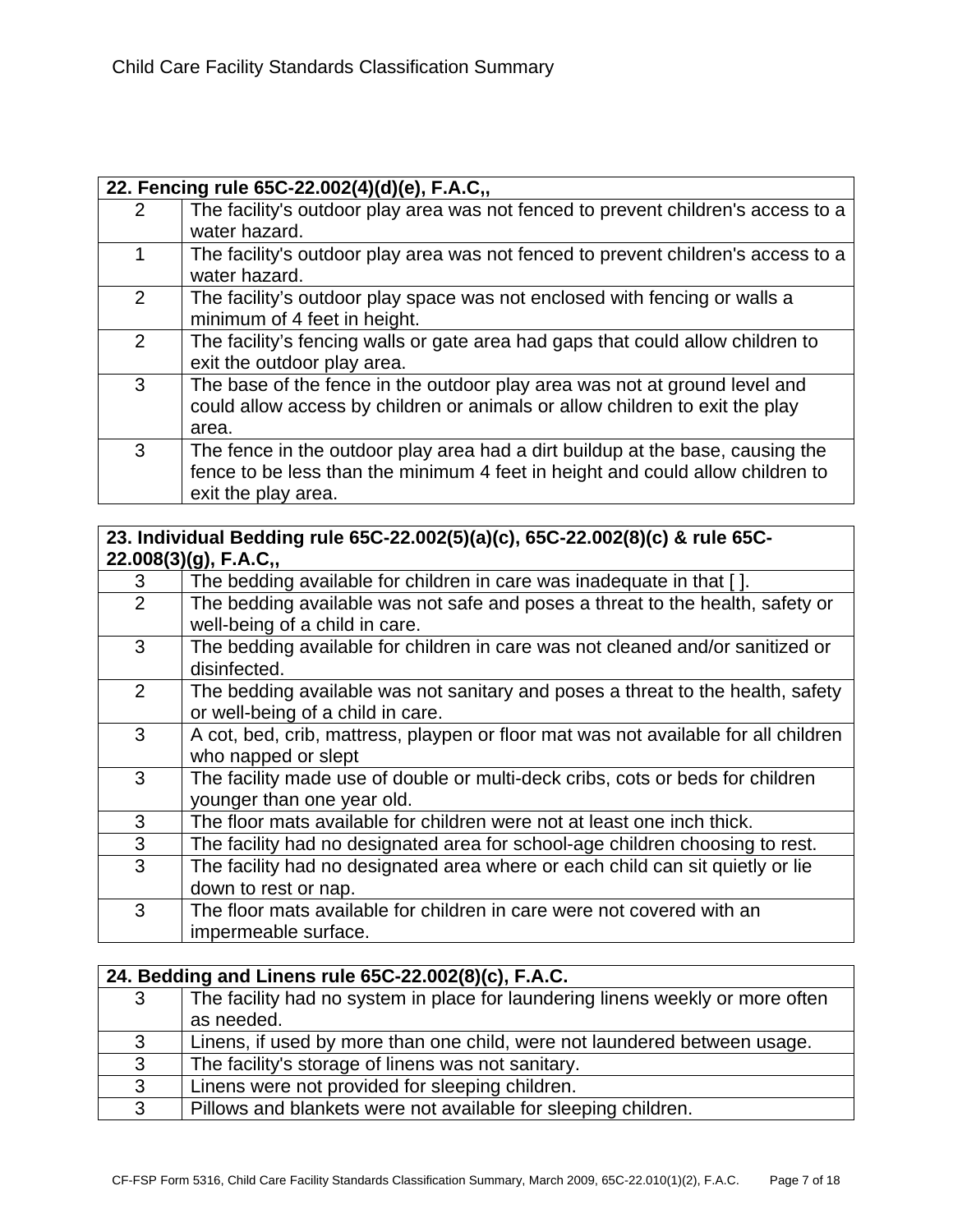|   | 25. Nap/Sleep Space Requirements rule 65C-22.002(5)(b), F.A.C.                         |  |
|---|----------------------------------------------------------------------------------------|--|
|   | A minimum distance of 18" was not maintained between each napping/sleeping             |  |
|   | space.                                                                                 |  |
| 2 | The nap/sleep space was under furniture or against furniture that created a<br>hazard. |  |

|  | 26. Exit Area Clear rule 65C-22.002(5)(b)2., F.A.C.                   |
|--|-----------------------------------------------------------------------|
|  | Exit areas were not clear in accordance with fire safety regulations. |
|  | Exit areas were blocked off and inaccessible in an emergency.         |

|               | 27. Crib Requirements rule 65C-22.002(5)(c)(d), F.A.C.                            |  |
|---------------|-----------------------------------------------------------------------------------|--|
| 3             | The facility did not have an adequate number of cribs, portacribs or playpens     |  |
|               | with sides for the number of children up to one year old in care.                 |  |
| 2             | The facility used cribs that did not meet federal guidelines as the bar spacings  |  |
|               | exceeded the maximum two and three-eighths inches.                                |  |
| $\mathcal{P}$ | An infant was observed in a crib with the crib sides down.                        |  |
| $\mathcal{P}$ | A napping or sleeping infant that is not capable of rolling over on their own was |  |
|               | observed not positioned on their back and on a firm surface.                      |  |
| 3             | The custodial parent or guardian had not provided available documentation         |  |
|               | that an alternative position is authorized by the physician and a napping or      |  |
|               | sleeping infant that is not capable of rolling over on their own was observed not |  |
|               | positioned on their back.                                                         |  |

| 28. Toilets and Basins rule 65C-22.002(6)(a)(b)1(c) & (g), F.A.C. |                                                                                     |
|-------------------------------------------------------------------|-------------------------------------------------------------------------------------|
| 3                                                                 | A basin used by children was not easily accessible and/or a safely constructed      |
|                                                                   | platform was not in place.                                                          |
| 3                                                                 | A toilet used by children was not easily accessible, safely constructed and/or      |
|                                                                   | an impervious platform was not in place.                                            |
| 3                                                                 | The facility did not have the number of toilets and/or wash basins required for     |
|                                                                   | the licensed capacity.                                                              |
| 3                                                                 | The facility did not adequately maintain the toilet and bath facilities used by the |
|                                                                   | children as evidenced by [].                                                        |
| 3                                                                 | The facility did not adequately keep the toilet and bath facilities used by the     |
|                                                                   | children clean and/or sanitized or disinfected.                                     |
| 2                                                                 | The facility did not adequately keep the toilet and bath facilities used by the     |
|                                                                   | children clean and sanitized or disinfected posing a threat to the health, safety   |
|                                                                   | or well-being of the children.                                                      |
| 3                                                                 | The facility provided care for diapered infants only and did not have two wash      |
|                                                                   | basins for every thirty infants.                                                    |
| 3                                                                 | A toilet facility opened directly into an area where food was prepared.             |

|  | 29. Potty Chairs rule 65C-22.002(6)(b)2, F.A.C.                               |
|--|-------------------------------------------------------------------------------|
|  | The cleaning and sanitizing of potty chairs did not take place between use by |
|  | different children.                                                           |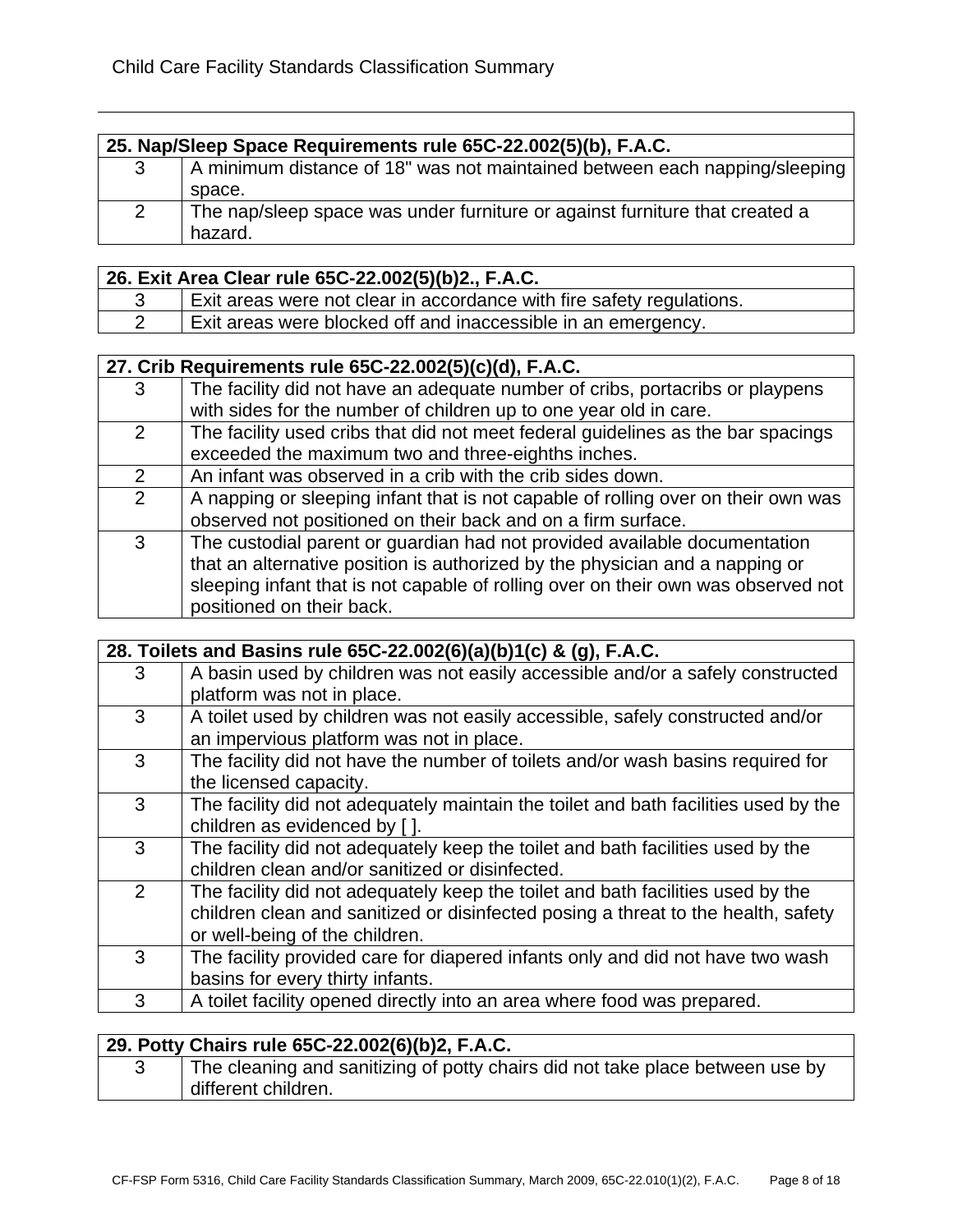| The cleaning and sanitizing of potty chairs did not take place between use by |
|-------------------------------------------------------------------------------|
| different children posing a threat to the health, safety or well-being of the |
| children.                                                                     |

|   | 30. Bath Facilities and Supervision rule 65C-22.002(6)(d)(e), F.A.C.                                        |  |
|---|-------------------------------------------------------------------------------------------------------------|--|
| 3 | The facility serving children other than school age, had neither a portable nor a                           |  |
|   | permanent bath facility available for bathing children.                                                     |  |
| 2 | Children did not receive adequate supervision while toileting or bathing.                                   |  |
| 3 | Children did not receive adequate assistance with toileting or bathing as<br>required by their age or need. |  |

|   | 31. Bathroom Supplies and Equipment rule 65C-22.002(6)(f), F.A.C.                        |  |
|---|------------------------------------------------------------------------------------------|--|
| 3 | Paper towels or hand drying machines were not available and within reach of<br>children. |  |
| 3 | Soap was not available to children using the toileting facility.                         |  |
| 3 | A toileting area did not provide a trash receptacle.                                     |  |
| 3 | Toilet paper was not available to children using the toileting facility.                 |  |
|   |                                                                                          |  |

|   | 32. Operable Phone rule 65C-22.002(7)(b), F.A.C.                                  |  |
|---|-----------------------------------------------------------------------------------|--|
| 3 | The facility staff did not have a working corded telephone available within the   |  |
|   | building in the event of a power outage.                                          |  |
|   | The facility staff did not have a working corded telephone within the building in |  |
|   | the event of a power outage.                                                      |  |

#### **33. Fire Drills & Emergency Preparedness rule 65C-22.002(7) & rule 65C-22.006(5)(e), F.A.C.**

| $\overline{2}$ | Fire drills were not conducted and/or did not include one drill during<br>napping/sleeping times, one drill using alternate evacuation routes, or one in                                                                |
|----------------|-------------------------------------------------------------------------------------------------------------------------------------------------------------------------------------------------------------------------|
|                | the presence of the licensing authority.                                                                                                                                                                                |
| 3              | A written record of fire drills was not completed and/or did not include one drill<br>during napping/sleeping times, one drill using alternate evacuation routes, or<br>one in the presence of the licensing authority. |
| 3              | The written record of the fire drills was incomplete and did not include the<br>following:[].                                                                                                                           |
| 3              | The facility operator did not maintain documentation of fire drills for a minimum<br>of one year from the date of the fire drill.                                                                                       |
| 2              | The facility operator did not have a current fire safety inspection by the local<br>fire authority.                                                                                                                     |
| 3              | The facility operator did not have documented proof of an annual fire inspection<br>by the local fire authority.                                                                                                        |
| $\overline{2}$ | All adults and children failed to evacuate the facility when the fire alarm was<br>activated.                                                                                                                           |
| 2              | The facility operator/staff failed to possess a current attendance record during<br>a fire drill, emergency preparedness drill or an actual emergency.                                                                  |
|                |                                                                                                                                                                                                                         |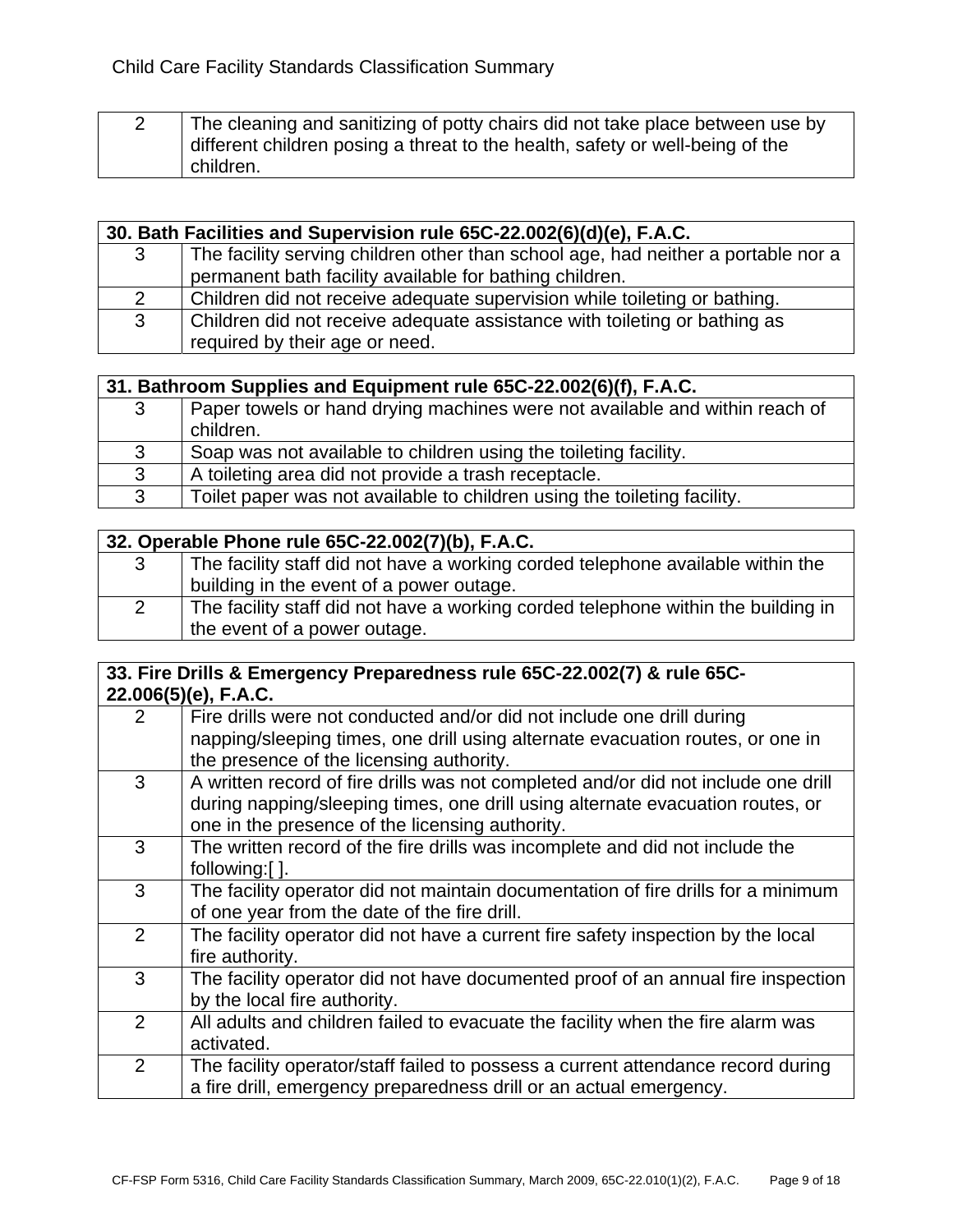| 3              | The facility operator did not have a written emergency preparedness plan or    |
|----------------|--------------------------------------------------------------------------------|
|                | the emergency preparedness plan was incomplete                                 |
| $\overline{2}$ | The operator failed to conduct emergency preparedness drills.                  |
| 3              | The facility operator failed to maintain records of emergency preparedness and |
|                | evacuation drills.                                                             |
| 3              | The operator failed to notify the licensing agency within 24 hours following a |
|                | fire or natural disaster.                                                      |

#### **34. Window Screens rule 65C-22.002(8)(a)1, F.A.C.**

3 Not all opened doors and windows had screens affixed and/or maintained.

|               | 35. Proper Handwashing rule 65C-22.002(8)(a)2 & 4,(b)1, F.A.C.                      |  |
|---------------|-------------------------------------------------------------------------------------|--|
| $\mathcal{P}$ | A staff member was observed to not wash their hands appropriately after             |  |
|               | assisting a child with toileting.                                                   |  |
| 2             | A staff member was observed to not wash their hands appropriately after             |  |
|               | diapering a child.                                                                  |  |
| 3             | A child was observed to not wash their hands appropriately after toileting.         |  |
| 3             | Staff did not ensure that children sleeping overnight at the facility brushed their |  |
|               | teeth and washed their face and hands.                                              |  |
| 3             | Children shared use of toothbrushes, towels and/or wash cloths.                     |  |
| 3             | Toothbrushes were stored touching each other.                                       |  |
| 3             | Staff and/or children did not immediately wash their hands after outdoor play.      |  |

| 36. Drinking Water Available rule 65C-22.002(8)(a)3, F.A.C. |                                                               |
|-------------------------------------------------------------|---------------------------------------------------------------|
|                                                             | Drinking water available to children was not safe in that []. |
|                                                             | Drinking water was not available to all children.             |
|                                                             |                                                               |

|   | 37. Sanitary Diapering rule 65C-22.002(8)(b)1-8, F.A.C.                                                                                                        |  |
|---|----------------------------------------------------------------------------------------------------------------------------------------------------------------|--|
| 3 | Items unrelated to diaper changing were stored in the diaper changing area or<br>placed on the diaper changing table/surface.                                  |  |
| 3 | The diaper changing surface was not cleaned and sanitized or disinfected with<br>an appropriate solution after each use.                                       |  |
| 3 | Diaper changing occurred on a surface that was not impermeable.                                                                                                |  |
| 3 | Staff were observed to use the hand washing sink for food preparation and/or<br>clean up.                                                                      |  |
| 3 | The diaper changing area is in or near the food preparation, service or feeding<br>area.                                                                       |  |
| 3 | There was not a supply of clean diapers, clothing and/or linens.                                                                                               |  |
| 2 | Children were left unattended while being diapered or when changing clothes.                                                                                   |  |
| 3 | A basin with running water was not available in the infant room or an adjoining<br>room.                                                                       |  |
| 3 | Handwashing facilities in the infant room or an adjoining room did not include:<br>disposable towels or hand drying machines, soap, and/or a trash receptacle. |  |

## **38. Diaper Disposal rule 65C-22.002(8)(b)8., F.A.C.**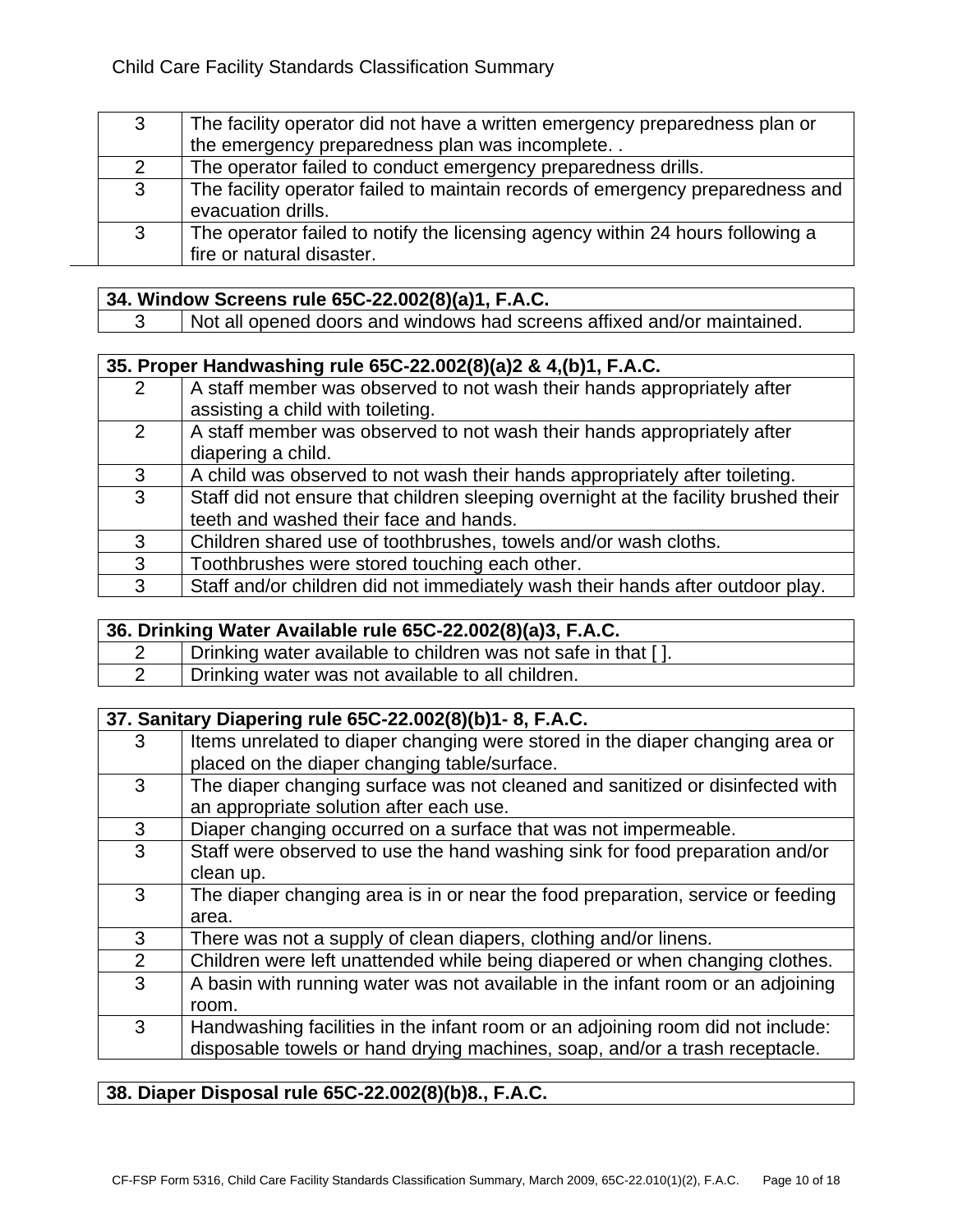| 3              | Soiled items were not disposed of in a plastic-lined, securely covered<br>container.                                             |
|----------------|----------------------------------------------------------------------------------------------------------------------------------|
| 3              | The container for storage of soiled disposable diapers was not covered.                                                          |
| $\overline{2}$ | The container for storage of soiled disposable diapers was accessible to<br>children.                                            |
| 3              | The container used for the disposal of soiled disposable diapers was not<br>emptied, cleaned and sanitized or disinfected daily. |
| $\overline{2}$ | Soiled cloth diapers were not placed in a securely covered container that was<br>inaccessible to children.                       |

|   | 39. Indoor Equipment rule 65C-22.002(9(a), F.A.C.                                                             |  |
|---|---------------------------------------------------------------------------------------------------------------|--|
| 3 | Toys, equipment and/or furnishings available to the children in care were not<br>age appropriate in that [ ]. |  |
|   |                                                                                                               |  |
| 3 | The quantity of toys, equipment and/or furnishings suitable to each child's age                               |  |
|   | and development was inadequate for the number of children in care.                                            |  |
| 3 | Toys, equipment and/or furnishings were not safe in that [].                                                  |  |
| 2 | Toys, equipment and/or furnishings were not safe and pose a threat to the                                     |  |
|   | health, safety or well-being of the children in care.                                                         |  |
| 3 | Toys, equipment and/or furnishings were not maintained in a sanitary                                          |  |
|   | condition.                                                                                                    |  |

|                | 40. Outdoor Equipment rule 65C-22.002(9)(b), F.A.C.                           |  |
|----------------|-------------------------------------------------------------------------------|--|
| 3              | The frame of the [] was not securely anchored in the ground or stationary by  |  |
|                | design.                                                                       |  |
| 2              | The play equipment was not safe for the children to use in that [].           |  |
| 3              | There was no documentation, maintained for one year, that routine inspections |  |
|                | were conducted at least every other month of all supports, above and below    |  |
|                | the ground, all connectors, and moving parts.                                 |  |
| $\overline{2}$ | A resilient surface was not provided beneath and within the fall zone for []. |  |
| 3              | The ground cover or other protective surface under the [] was not maintained. |  |
| 3              | The placement of [ ] did not allow for adequate distance/clearance from other |  |
|                | equipment or other children in the area.                                      |  |
| 2              | Sharp, broken and/or jagged edges were observed on the [] that pose a threat  |  |
|                | to the health, safety or well-being of the children in the play area.         |  |
| 3              | The equipment used in the outdoor play area was not constructed to allow for  |  |
|                | water drainage.                                                               |  |
| 3              | Equipment available to children in the outdoor play area was not appropriate  |  |
|                | for the age and developmental level of the children in care in that [].       |  |

# **Training 65C-22.003**

|   | 41. Training Requirements ss. 402.305(2)(d), & (3), F.S.                                            |  |
|---|-----------------------------------------------------------------------------------------------------|--|
| 3 | The successful completion of the 40 clock-hour Introductory Child Care                              |  |
|   | Training requirement was not documented on CF-FSP Form 5267 or the                                  |  |
|   | department's training transcript for staff.                                                         |  |
| 3 | The employee(s) did not complete the 40 clock-hour Introductory Child Care<br>Training requirement. |  |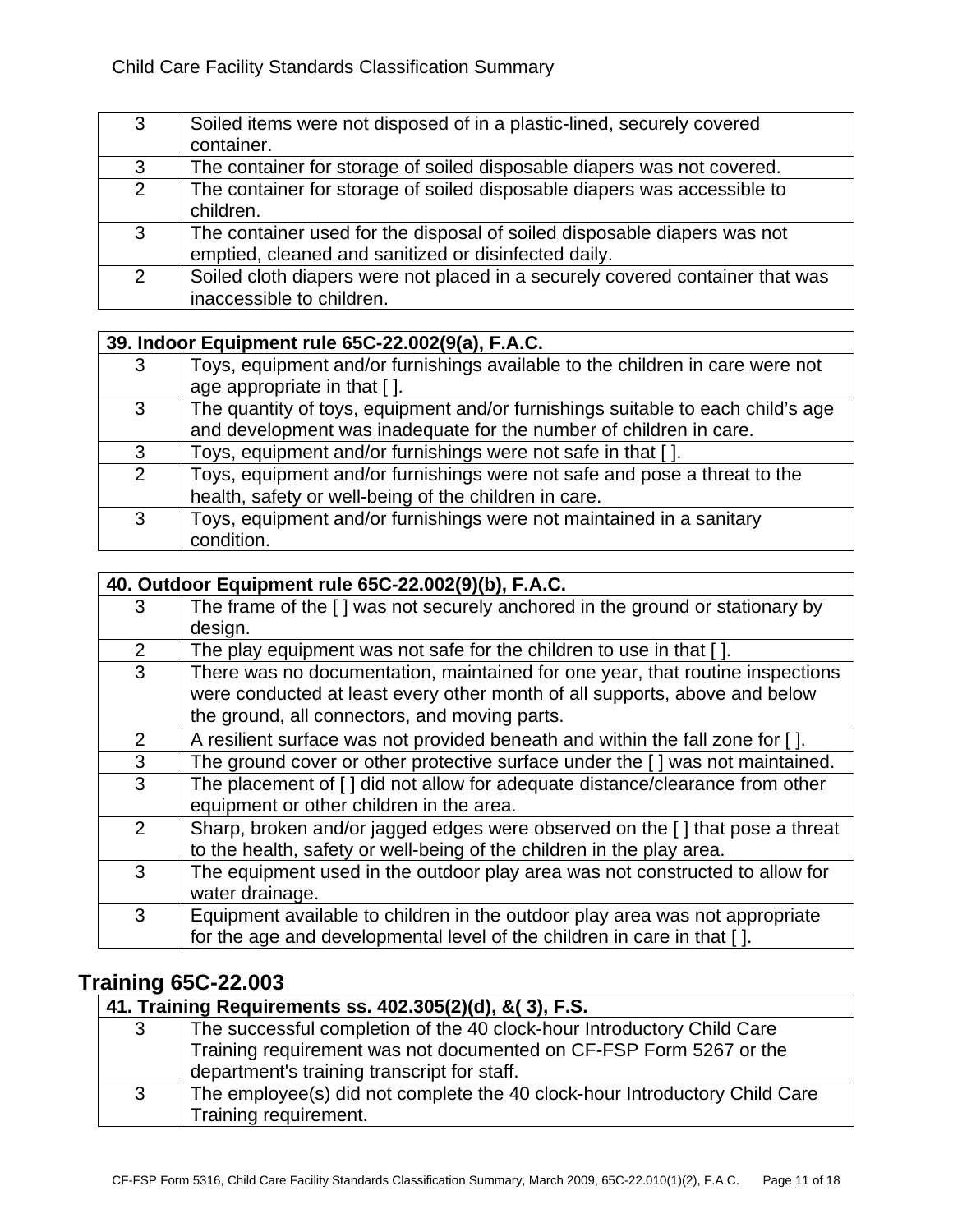| 3 | The facility did not have documentation to show completion of a five hour early<br>literacy and language development of children ages birth through five course<br>for staff employed for at least 12 months. |
|---|---------------------------------------------------------------------------------------------------------------------------------------------------------------------------------------------------------------|
| 3 | The department's approved five hour early literacy and language development<br>of children ages birth through five course was not completed for employee(s).                                                  |
| 3 | A volunteer who works more than 40 hours per month did not complete the 40<br>clock-hour Introductory Child Care Training requirement.                                                                        |
| 3 | The facility did not have documentation to show completion of the 40 clock-<br>hour Introductory Child Care Training requirement for a volunteer who works<br>more than 40 hours per month.                   |
| 3 | The facility did not have documentation to show enrollment in the introductory<br>course in child care for all staff employed for at least 90 days.                                                           |
| 3 | The facility did not have documentation, training transcript, of the required<br>training.                                                                                                                    |
| 3 | By October 1, 2010, training was not documented on the child care training<br>transcript for child care personnel.                                                                                            |
| 3 | A foster grandparent working at the facility failed to complete the required<br>training.                                                                                                                     |

|              | 42. 10-Hour In-Service rule 65C-22.003(6)(a)-(d), F.A.C.                   |  |
|--------------|----------------------------------------------------------------------------|--|
| 3            | Documentation of in-service training was not recorded on CF-FSP Form 5268, |  |
|              | Child Care In-service Training Record, for the director.                   |  |
| 3            | Documentation of in-service training was not recorded on CF-FSP Form 5268, |  |
|              | Child Care In-service Training Record, for staff.                          |  |
| $\mathbf{3}$ | The ten hours of annual in-service training had not been completed for the |  |
|              | fiscal year beginning July 1 and ending June 30 for the director.          |  |
| $\mathbf{3}$ | The ten hours of annual in-service training had not been completed for the |  |
|              | fiscal year beginning July 1 and ending June 30 for staff.                 |  |

|               | 43. Credentialed Staff rule 65C-22.003(7) & rule 65C-22.003(8), F.A.C.                                                                                                                 |  |
|---------------|----------------------------------------------------------------------------------------------------------------------------------------------------------------------------------------|--|
| 3             | The facility was required to have at least [] credentialed staff and had []<br>credentialed staff.                                                                                     |  |
| 3             | The credentialed staff failed to meet the minimum work hours required as<br>documented on time sheets, personnel schedules or employment records.                                      |  |
| 3             | The Training Transcript documenting an active Staff Credential Verification was<br>not on file for staff.                                                                              |  |
| $\mathcal{P}$ | All owners or operators responsible for the daily operation of the program must<br>have a Director Credential. This standard is not currently met due to [].                           |  |
| 3             | The person with the Director Credential was not on-site a majority of the hours<br>that the facility is in operation.                                                                  |  |
| 3             | The person with the Director Credential does not meet the definition of director<br>because that individual is not responsible for the daily operation of the<br>program.              |  |
| 3             | The facility owner failed to notify the licensing authority within five working days<br>of when the facility lost the credentialed director or when there was a change of<br>director. |  |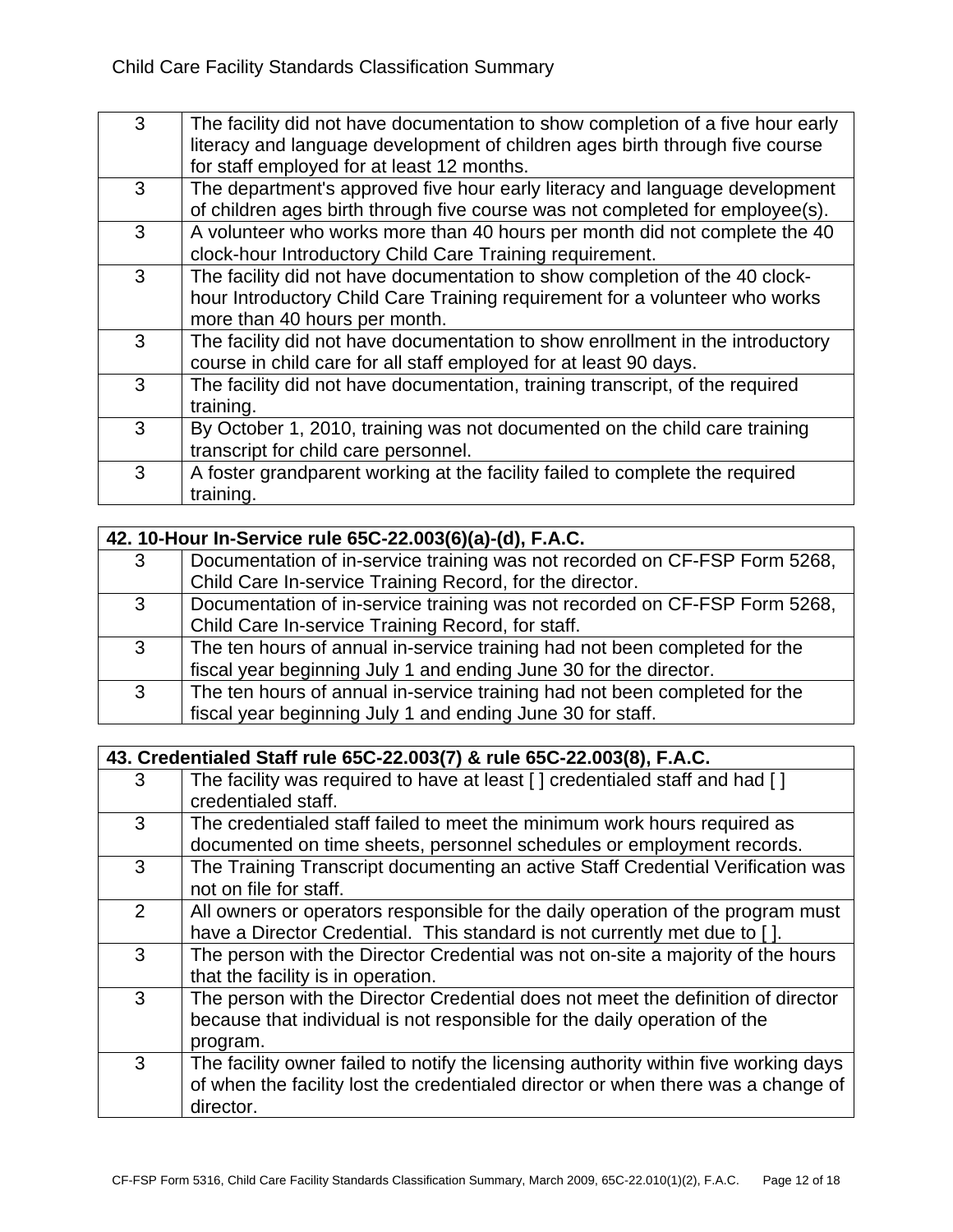| The director was not on site during the inspection. The person in charge did not |
|----------------------------------------------------------------------------------|
| meet the requirements as follows: [].                                            |

# **Health Requirements Rule 65C-22.004, F.A.C.**

| 44. Communicable Disease Control rule 65C-22.004(1), F.A.C. |                                                                                      |
|-------------------------------------------------------------|--------------------------------------------------------------------------------------|
| 3                                                           | The facility did not have an isolation area designated for the care of an ill child. |
| 3                                                           | The facility's isolation area designated for the care of an ill child was not        |
|                                                             | adequately ventilated or heated.                                                     |
| 3                                                           | The facility's isolation area did not have a bed, mat or cot.                        |
| 3                                                           | A child suspected of having a communicable disease was not removed from              |
|                                                             | the facility or placed in isolation.                                                 |
| 3                                                           | Staff suspected of having a communicable disease was not removed from the            |
|                                                             | facility or placed in isolation.                                                     |
| 3                                                           | The facility did not report the child's signs and symptoms of illness to the child's |
|                                                             | custodial parents or legal guardian.                                                 |
| 2                                                           | A child placed in the isolation area was not within sight and hearing of a staff     |
|                                                             | person.                                                                              |
| 3                                                           | A child was permitted to return to the facility without medical authorization or     |
|                                                             | the signs and symptoms of the disease were still present.                            |
| $\mathcal{P}$                                               | A child identified as having head lice was permitted to return to the facility       |
|                                                             | before treatment had occurred.                                                       |
| 3                                                           | The facility operator/staff failed to treat areas, equipment, toys or furnishing     |
|                                                             | which a child with lice had contact.                                                 |
| 3                                                           | The facility failed to report a communicable disease outbreak to the                 |
|                                                             | Department of Health.                                                                |

|   | 45. First Aid Requirements rule 65C-22.004(2)(a)-(c), F.A.C.                         |  |
|---|--------------------------------------------------------------------------------------|--|
| 2 | The facility did not have at least one staff member with current and valid           |  |
|   | certificate of course completion for first aid training.                             |  |
| 2 | The facility did not have at least one staff member with current and valid           |  |
|   | certificate of course completion for first aid training present at all times that    |  |
|   | children are in care.                                                                |  |
| 2 | The facility did not have an adequate number of staff appropriately trained in       |  |
|   | first aid to maintain coverage both on-site and on field trips.                      |  |
| 2 | The facility did not have a first aid kit available on the premises at all times.    |  |
| 3 | A first aid kit did not accompany child care staff on a field trip.                  |  |
| 3 | The facility's first aid kit was stored in an area inaccessible to child care staff. |  |
| 3 | The facility's first aid kit was missing the following items: [].                    |  |

| 46. CPR Requirements rule 65C-22.004(2)(a)(b), F.A.C. |                                                                                   |
|-------------------------------------------------------|-----------------------------------------------------------------------------------|
| 2                                                     | The facility did not have at least one staff member with current and valid        |
|                                                       | certificate of course completion for infant and child cardiopulmonary             |
|                                                       | resuscitation (CPR).                                                              |
| 2                                                     | The facility did not have at least one staff member with current and valid infant |
|                                                       | and child cardiopulmonary resuscitation present during all hours of operation.    |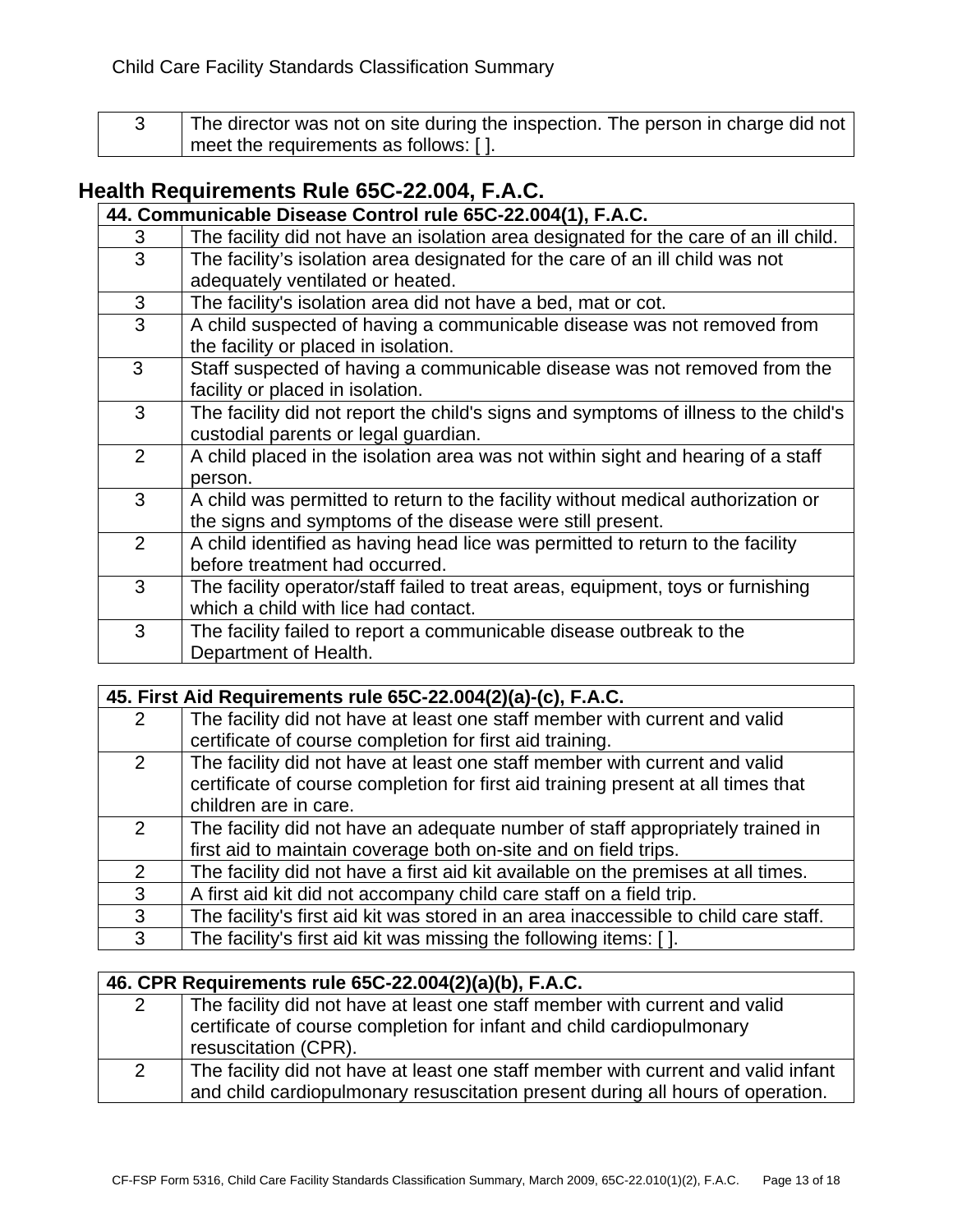| The facility had an inadequate number of staff appropriately trained in CPR to |
|--------------------------------------------------------------------------------|
| maintain coverage both on-site and on field trips.                             |
| The online CPR training did not include an on-site instructor-based skills     |
| assessment and is invalid for the individual.                                  |

|   | 47. Emergency Telephone Numbers rule 65C-22.004(2)(d)1, F.A.C. |                                                                                |
|---|----------------------------------------------------------------|--------------------------------------------------------------------------------|
| 3 |                                                                | The facility's posted emergency telephone numbers did not include all required |
|   |                                                                | information.                                                                   |
| 3 |                                                                | Emergency telephone numbers were not posted on or near all telephones in       |
|   |                                                                | the facility.                                                                  |

#### **48. Accident/ Incident Notification and Documentation rule 65C-22.004(2)(d)2-3, F.A.C.**

| …              |                                                                                     |
|----------------|-------------------------------------------------------------------------------------|
| $\overline{2}$ | The facility failed to immediately notify the child's custodial parents or legal    |
|                | guardians of a serious illness, accident, injury or emergency to their child.       |
| 3              | The facility failed to provide the custodial parent or legal guardian written       |
|                | documentation of an accident or incident on the day that it occurred.               |
| 3              | The facility failed to document an accident or incident on the day that it          |
|                | occurred.                                                                           |
| 3              | Documentation of an accident or incident did not include all of the information     |
|                | required in that [].                                                                |
| 3              | Documentation of an accident or incident did not include the signatures of          |
|                | facility staff or the custodial parent or guardian.                                 |
| 3              | Documentation of an accident or incident was not maintained by the facility for     |
|                | a minimum of one year.                                                              |
| $\mathcal{P}$  | The facility failed to provide a copy of the accident or incident form to the       |
|                | individual authorized to pick up the child on the date of occurrence.               |
| 3              | The facility failed to obtain the signature of the individual authorized to pick up |
|                | the child on the date of occurrence on the accident or incident form.               |

|               | 49. Medication rule 65C-22.004(3), F.A.C.                                           |
|---------------|-------------------------------------------------------------------------------------|
| 3             | A medication, [], brought to the center for administration, was not in its original |
|               | container.                                                                          |
| 3             | The label on the prescription medication did not have the required information      |
|               | in that $[$ $]$ .                                                                   |
|               | Written instructions for dispensing a medication, [], were not followed in that []. |
| 3             | Medication was observed without child resistant caps.                               |
| 3             | Medication which had expired or was no longer being administered was not            |
|               | returned to the custodial parent or legal guardian.                                 |
| $\mathcal{P}$ | Medication was not stored in either a locked area or must be inaccessible and       |
|               | out of a child's reach.                                                             |
| 3             | The facility failed to document in the child's file after dispensing a non-         |
|               | prescription medication in an emergency situation.                                  |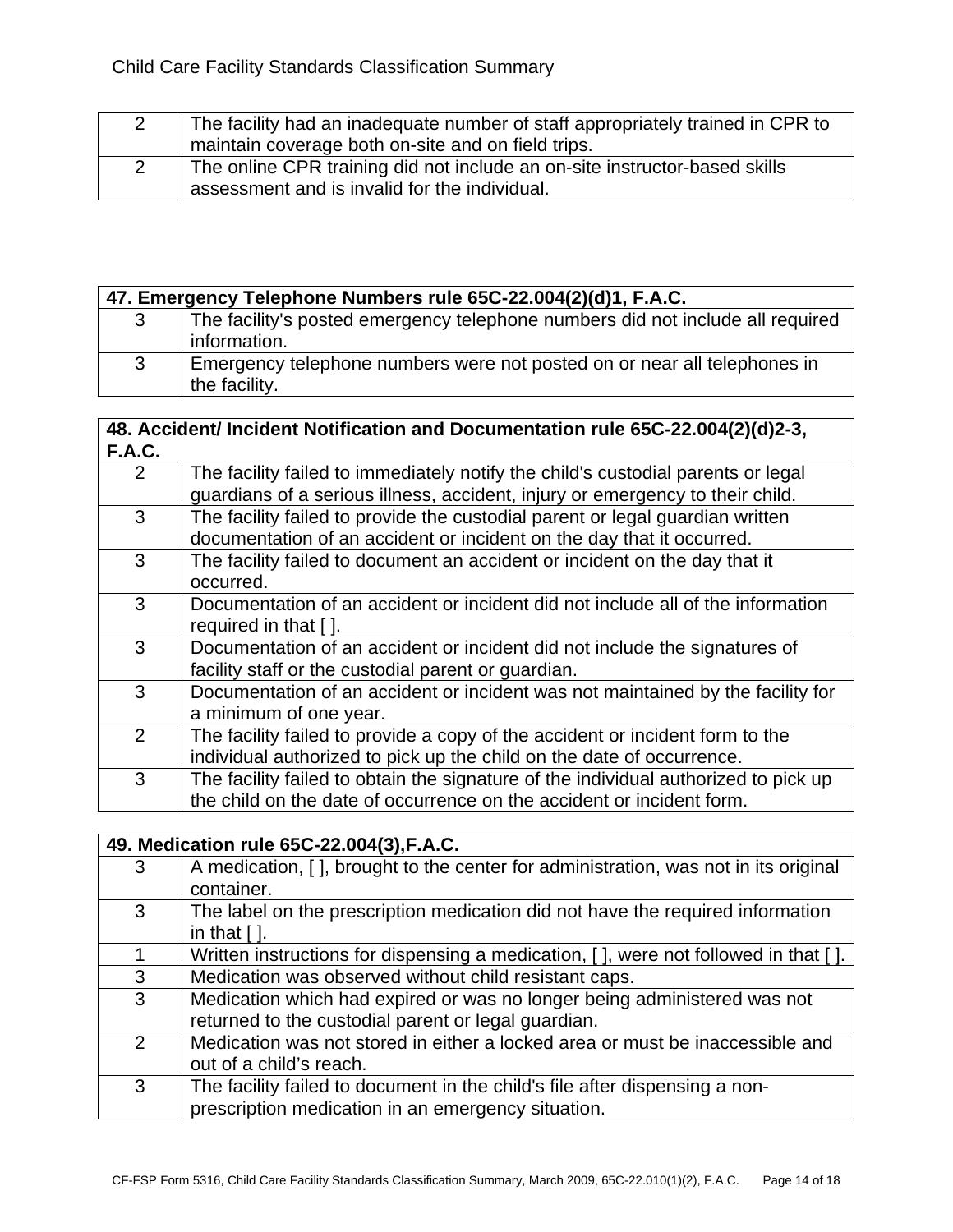| $\mathcal{P}$ | A prescription or non-prescription medication, specifically [], was dispensed    |
|---------------|----------------------------------------------------------------------------------|
|               |                                                                                  |
|               | without written authorization from the custodial parent or legal guardian.       |
| $\mathcal{P}$ | The facility was notified of allergies to medication and the information was     |
|               | neither shared with staff nor posted with the stored medication.                 |
| 3             | The facility was notified of allergies to medication and there was no written    |
|               |                                                                                  |
|               | documentation in the child's file.                                               |
| 2             | A non-prescription medication, specifically [ ], was dispensed and the custodial |
|               |                                                                                  |
|               | parent or legal guardian was not notified on the day it occurred.                |
| 3             | A record of medication dispensed was not retained for at least four months       |
|               | after the last dosage was given.                                                 |
|               |                                                                                  |
| 3             | The facility did not maintain a complete record for each child who received      |
|               | medication while in care.                                                        |
| 3             |                                                                                  |
|               | The facility did not maintain authorization prior to administering emergency     |
|               | non-prescription medication.                                                     |
|               | A child was given the wrong medication in that [].                               |
|               |                                                                                  |

# **Food and Nutrition Rule 65C-22.005, F.A.C.**

| 50. Meals and Snacks rule 65C-22.005(1)(a)(b)(c)(d), F.A.C. |                                                                                                                                                                             |
|-------------------------------------------------------------|-----------------------------------------------------------------------------------------------------------------------------------------------------------------------------|
| 3                                                           | Meals supplied by the facility did not meet the daily nutritional needs of the<br>children in care.                                                                         |
| 3                                                           | Snacks supplied by the facility did not meet the daily nutritional needs of the<br>children in care.                                                                        |
| 3                                                           | The facility chose not to provide meals and snacks, but failed to make<br>arrangements with custodial parent or legal guardian to provide nutritional food<br>for children. |
| 3                                                           | The facility did not maintain required written documentation of known food<br>allergies in a child's file.                                                                  |
| $\overline{2}$                                              | A child was given [ ] after the facility was notified of a food allergy by the<br>custodial parent or legal guardian.                                                       |
| 3                                                           | The facility did not share with staff or post in an easily accessible location,<br>special food restrictions for a child.                                                   |
| 3                                                           | The facility did not maintain specialized diet documentation for a child requiring<br>a specialized diet in the child's file.                                               |
| 3                                                           | The facility failed to maintain documentation of meal and snack menus for at<br>least four months.                                                                          |

| 51. Meal and Snack Menus rule 65C-22.005(1)(d), F.A.C. |                                                                                                                   |
|--------------------------------------------------------|-------------------------------------------------------------------------------------------------------------------|
| 3                                                      | The facility's posted menu was not dated.                                                                         |
| 3                                                      | Substitutions to the planned menu were not recorded on the posted menu.                                           |
| 3                                                      | The facility's menu was not conspicuously posted in an area accessible to<br>custodial parents or legal guardian. |

| 52. Food Service rule 65C-22.005(3)(a), F.A.C. |                                                                      |
|------------------------------------------------|----------------------------------------------------------------------|
|                                                | Children were provided food that was not appropriate for their ages. |
|                                                | Children were not individually fed during meal time.                 |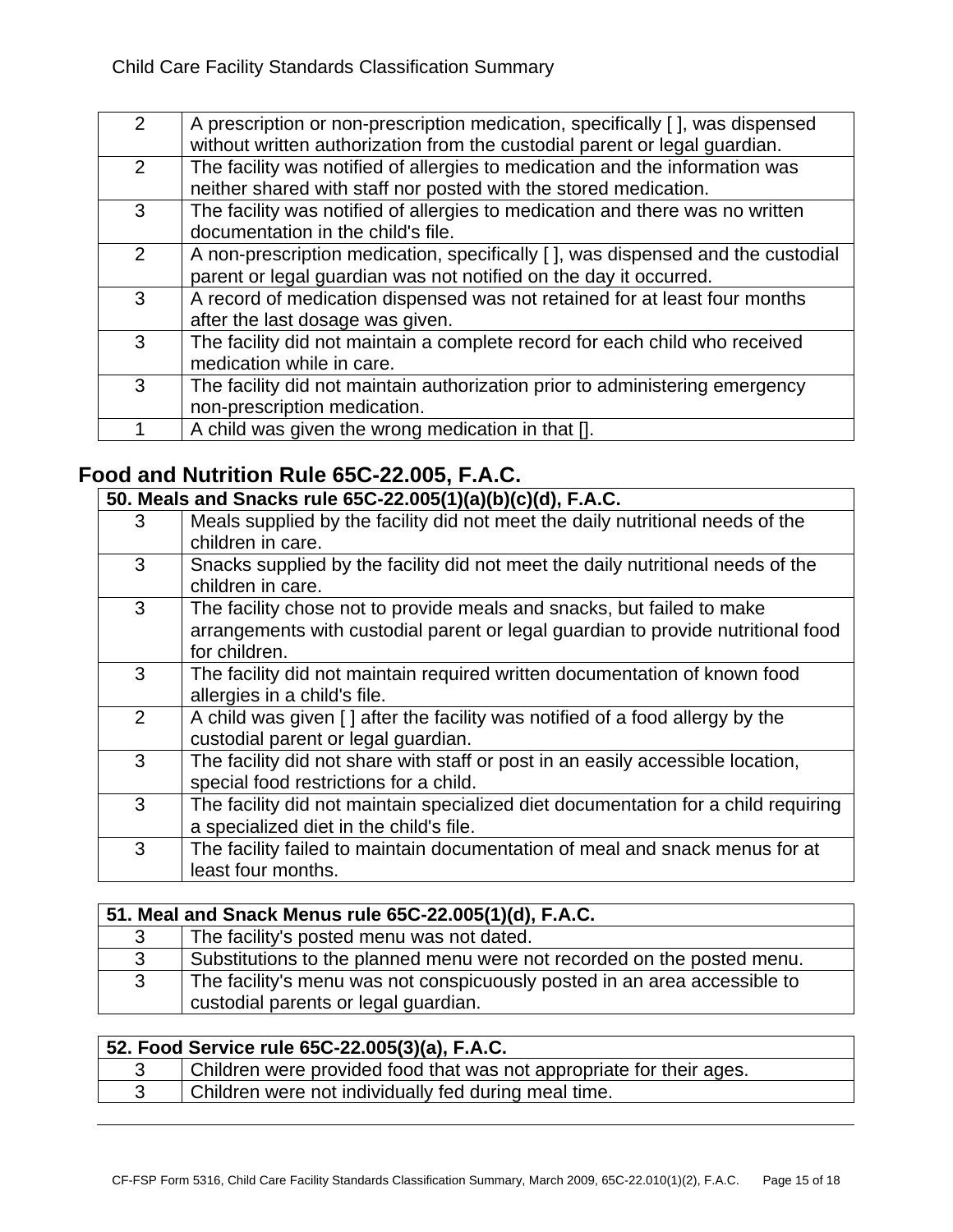## **53. Bottles Sanitary and Labeled rule 65C-22.005(3)(c)(d)(e), F.A.C.**

| 3 | Formula brought to the facility was not properly refrigerated.                |
|---|-------------------------------------------------------------------------------|
| 3 | Bottles and sippy cups were not labeled with the child's first and last name. |
| 2 | Heated foods or bottles were not tested before feeding.                       |
| 3 | An infant was observed with a propped bottle.                                 |
| 3 | Bottles and sippy cups brought from home were not returned to the custodial   |
|   | parent or guardian daily.                                                     |

#### **54. Sufficient Seating rule 65C-22.005(3)(f), F.A.C.**

| The facility had insufficient seating at tables for the number of children eating at |
|--------------------------------------------------------------------------------------|
| one time.                                                                            |

## **55. Single Service Items rule 65C-22.005(3)(b), F.A.C.**

| Single service paper or plastic plates, utensils or cups were reused.            |
|----------------------------------------------------------------------------------|
| Plates, utensils, cups, bottles and sippy cups provided by the facility that are |
| not disposable were not washed, rinsed and sanitized between uses.               |

# **Record Keeping Rule 65C-22.006, F.A.C.**

| 56. Records ss. 402.3054(2), F.S., rule 65C-22.006(1)(a)(c) |                                                                                     |
|-------------------------------------------------------------|-------------------------------------------------------------------------------------|
| 3                                                           | Records or copies of records are not being maintained at the facility for review    |
|                                                             | by the licensing authority.                                                         |
| 3                                                           | The facility did not have written consent before a child participated in activities |
|                                                             | conducted by the child enrichment service provider.                                 |
| 3                                                           | A Volunteer Affidavit was not on file for the volunteer(s).                         |
| 3                                                           | A Volunteer Affidavit was not completed on the first day of volunteering for the    |
|                                                             | volunteer(s).                                                                       |

#### **57. Children's Health/Immunization and Records rule 65C-22.006(2)(a)-(c),(3)(c)3. F.A.C. & 402.305, F.S.**

| 3 | A Student Health Examination/DH Form 3040 or equivalent, was not available         |
|---|------------------------------------------------------------------------------------|
|   | for the child(ren).                                                                |
| 3 | The health statement for the child(ren) did not contain all of the elements in the |
|   | Student Health Examination/DH Form 3040.                                           |
| 3 | The Student Health Examination/DH Form 3040 was no longer current (over            |
|   | two years since last examination) for the child(ren).                              |
| 3 | The Student Health Examination, on file for the child(ren) was completed by a      |
|   | person without statutory authority to perform health examinations.                 |
| 3 | A current DH Form 680, Florida Certification of Immunization, was missing for      |
|   | the child(ren).                                                                    |
| 3 | DH Form 681, Religious Exemption from Immunization, was not on file for the        |
|   | child(ren).                                                                        |
| 3 | The immunization record was incomplete for the child(ren). The record did not      |
|   | document signature of a physician, dates immunizations were administered, or       |
|   | the expiration date.                                                               |
| 3 | The Student Health Examination/DH Form 3040 or equivalent did not include          |
|   | all the required information.                                                      |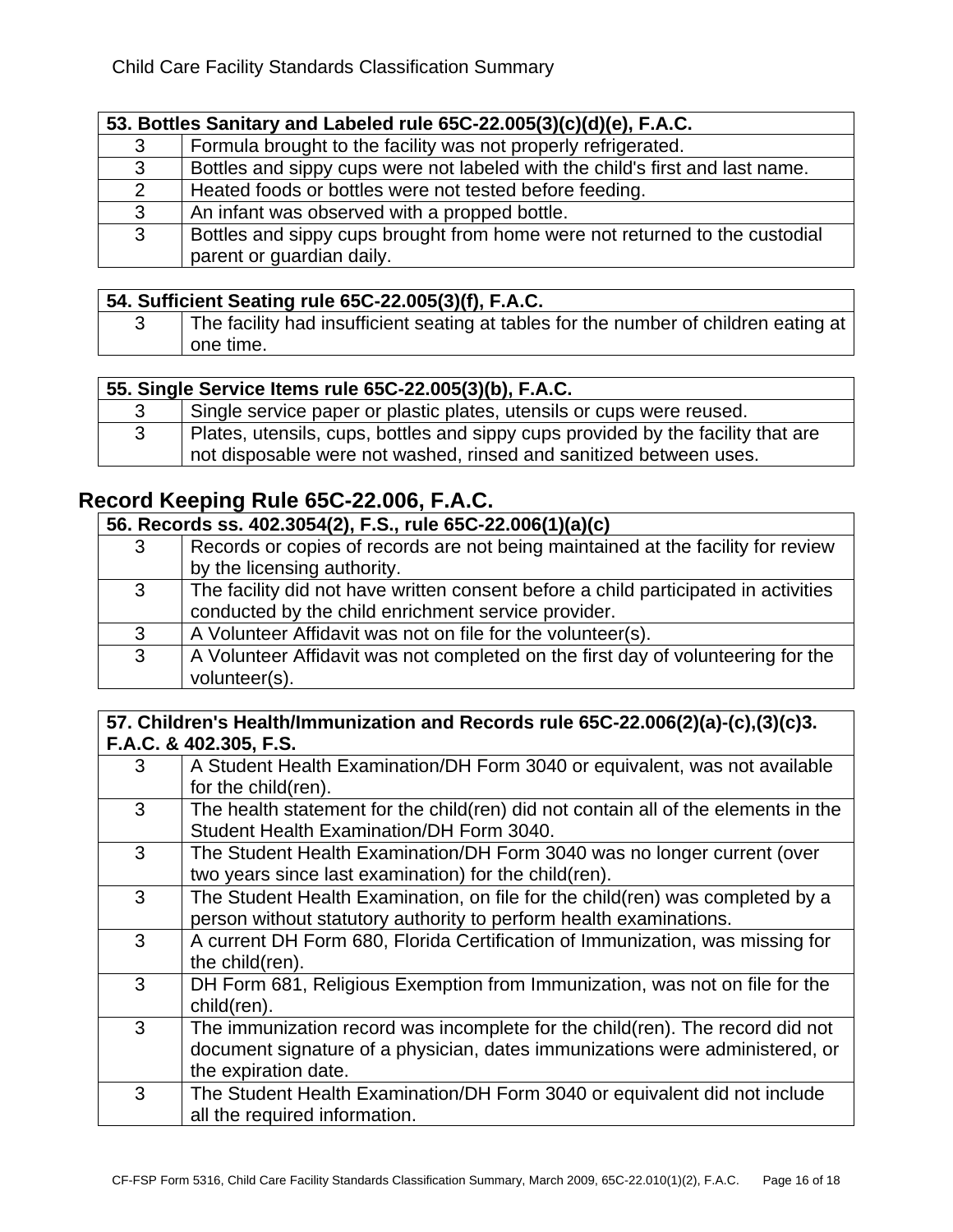3 The parents of children enrolled were not provided information detailing the causes, symptoms, and transmission of the influenza virus.

|   | 58. Enrollment Information on File/Current rule 65C-22.006(3), F.A.C.              |  |
|---|------------------------------------------------------------------------------------|--|
| 3 | The facility did not have an enrollment form (CF-FSP Form 5219) or equivalent,     |  |
|   | form completed for the child(ren) in care.                                         |  |
| 3 | Incomplete enrollment information on CF-FSP Form 5219 or equivalent form           |  |
|   | was found for the child(ren).                                                      |  |
| 3 | A signed statement from the custodial parent or legal guardian attesting that      |  |
|   | the facility had provided the department's Know Your Child Care Facility           |  |
|   | brochure was not on file for the child(ren).                                       |  |
| 3 | A signed statement for the custodial parents or legal guardian attesting that the  |  |
|   | facility had provided their written disciplinary practices was not on file for the |  |
|   | child(ren).                                                                        |  |

#### **59. Personnel Records ss. 402.3055(1)(b), F.S., rule 65C-22.003(4)(a), & rule 65C-22.006(4)(5), F.A.C.**

| 3 | The facility did not have a complete record on file for the child care personnel. |
|---|-----------------------------------------------------------------------------------|
| 3 | Child care personnel did not have an employment application on file.              |
| 3 | The personnel record for staff did not include a signed statement regarding any   |
|   | work in a center that had been subject to negative licensing action or the        |
|   | subject of disciplinary action while employed.                                    |
| 3 | The personnel record did not include the position and date of employment for      |
|   | those child care personnel.                                                       |
| 3 | The personnel record did not include a signed CF-FSP 5337 Child Abuse and         |
|   | Neglect Reporting Requirements form.                                              |
| 3 | Documentation of first aid and infant and child cardiopulmonary resuscitation     |
|   | training was not on file for staff.                                               |
| 3 | The personnel record did not include training transcript information for staff.   |

#### **60. Background Screening Documents ss. 402.3054(3), 435.04(1), & 435.05(1)(a)(c) F.S., & rule 65C-22.006(4), F.A.C.**

| 2              | Documentation of Level 2 screening was missing for staff.                        |
|----------------|----------------------------------------------------------------------------------|
| 2              | A finger print card for the purpose of conducting state/federal criminal records |
|                | check was not on file for the employees.                                         |
| $\overline{2}$ | CF-FSP Form 5131, Background Screening and Personnel File Requirements,          |
|                | was not on file for the employees.                                               |
| 3              | The fingerprint card had been completed but not submitted to FDLE within ten     |
|                | working days from the date of hire for the employees.                            |
| 3              | Documentation of the Attestation of Good Moral Character was missing for the     |
|                | staff.                                                                           |
| 3              | The Attestation of Good Moral Character was not completed prior to expiration.   |
| 2              | The fingerprint card had been completed but was never submitted to FDLE for      |
|                | the employees.                                                                   |